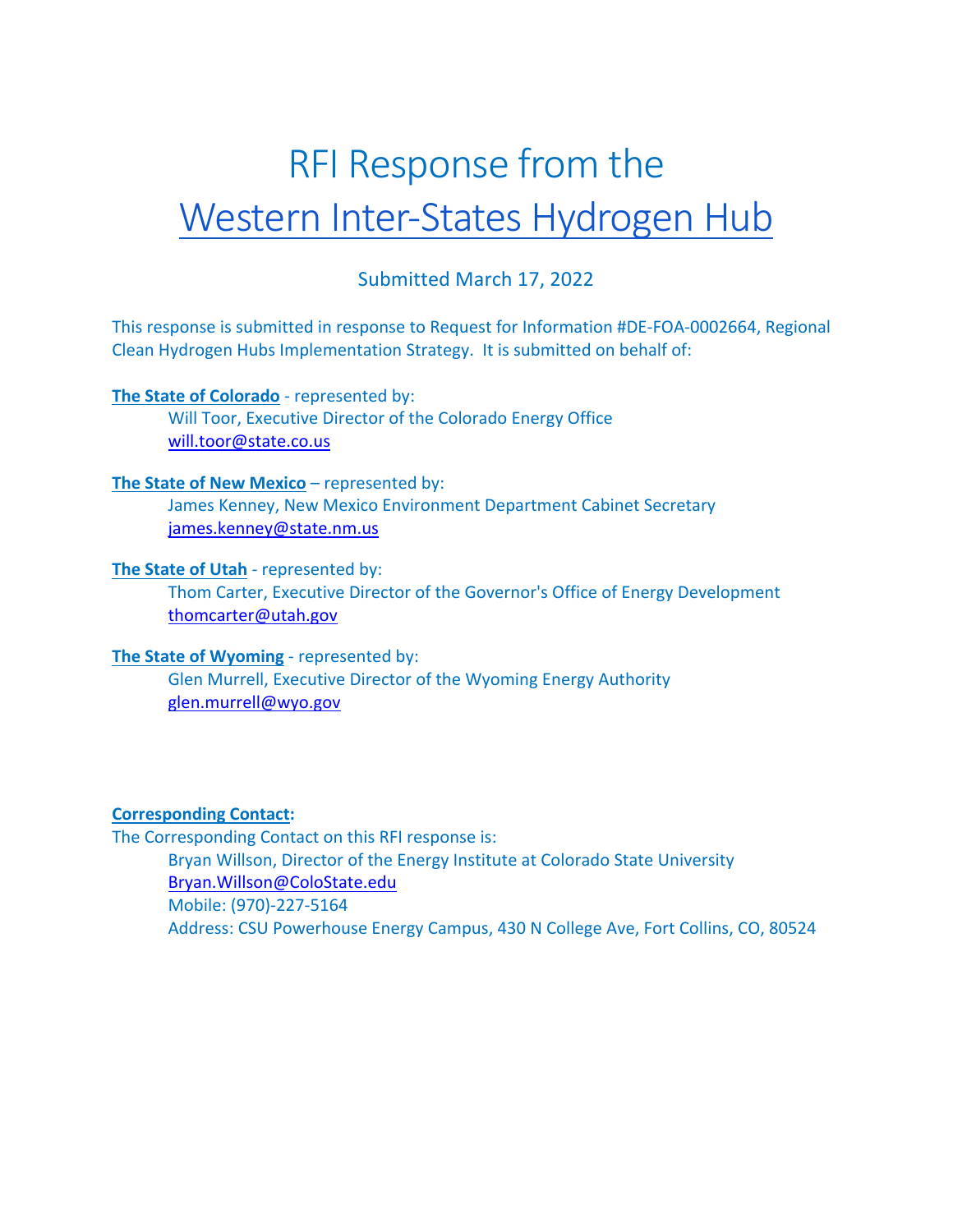# *Category 1: Regional Clean Hydrogen Hub Provisions and Requirements*

- 1 The BIL defines a "regional clean hydrogen hub" as "a network of clean hydrogen producers, potential clean hydrogen consumers, and connective infrastructure located in close proximity."17
	- a. What should qualify as 'close proximity' in context of the hub requirements?

*The Western Inter-States Hydrogen Hub was created by an MOU between the governors of Colorado, New Mexico, Utah and Wyoming. This region is characterized by significant assets capable of low-carbon intensity hydrogen production, connective infrastructure (both existing and the potential for new) and compelling markets for hydrogen consumers, but a geographic area of 408,394 sq miles. In fact, if our region was a single state it would be larger than any state other than Alaska. We believe "close proximity" should not be defined by geographic distance, but rather by the ability to economically produce and efficiently move clean hydrogen – and hydrogen-derived products – throughout the region and more broadly. These factors position the Western Inter-States Hydrogen Hub to support a sustainable hydrogen economy in the West. The defining factor should be the "landed cost" of clean hydrogen to markets both within and outside the region, as opposed to trying to arbitrarily define acceptable distances.*

*Early development of reliable and cost-effective clean hydrogen transportation solutions should be included in the regional clean hydrogen hub selection criteria. Connectivity between projects in different hubs will improve the success of the total program and will mitigate the impact of distance.*

b. What existing facilities and infrastructure, including pipelines and storage facilities, could be most easily leveraged by the H2Hubs?

*Adaptation, repowering, or installation of new hydrogen systems at existing power plants is encouraged, as is the adaptation of existing pipelines for hydrogen / natural gas service. However, adaptation of existing facilities must be carefully analyzed to ensure that the projects are safe, economically viable, and equitable. In the western context, availability of water rights from retiring fossil generation, and the ability to repurpose this water for electrolysis may be an important opportunity.*

c. What types of new 'connective infrastructure' will be needed by the H2Hubs (e.g., pipelines, storage, etc.)?

*Existing infrastructure (electric grid, natural gas pipelines, rail system, interstate highways) and associated "rights of way" will need to be leveraged, as will* 

<sup>17</sup> 42 USC 16161a(a)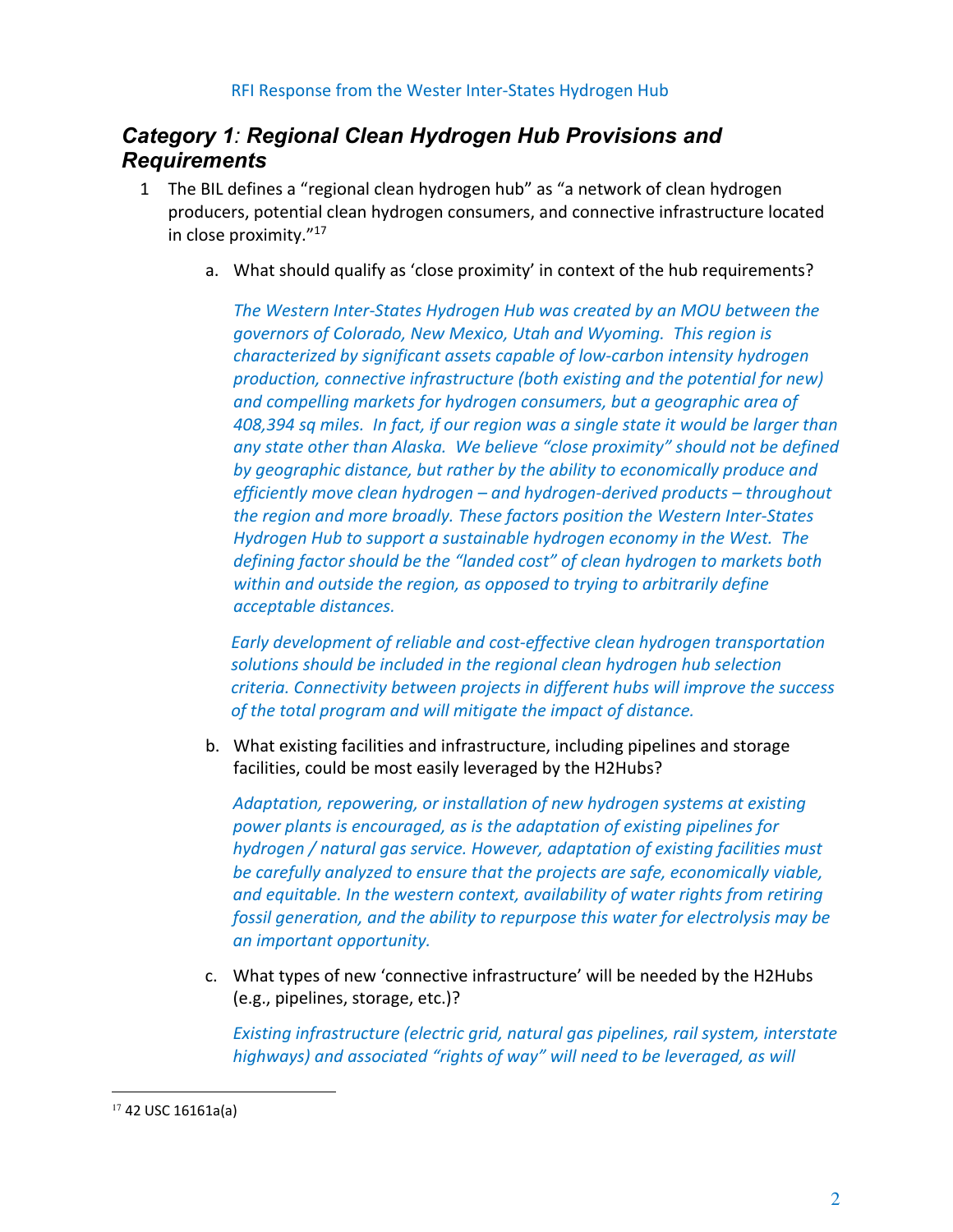#### *favorable geology to support underground storage*

d. What supportive activities would make the hydrogen hubs successful and sustainable (e.g., workforce development, community-based organization engagement, domestic manufacturing, labor standards, etc.)?

*A key factor for the long-term success of the H2Hubs will be the development of a workforce that can rapidly and safely design, build, install and operate hydrogen systems. This occurs at a time when there is a shortage of skilled workers servicing related industries such as gas transmission and electric transmission. The hydrogen transition will require training of a new cadre of technicians, engineers, life-cycle practitioners, permitting specialists, business analysts, and the like. Training will take place in community colleges, universities, technical training institutes and through apprenticeship programs. Efforts must be made to ensure that Minority Serving Institutions (MSIs) are well represented and that workforce development programs are available in rural and low-income regions. These workforce development needs must be met as equitably as possible, by considering both the needs of workers displaced by the energy transition and ensuring that the benefits of the hydrogen industry accrue to populations that have traditionally been under-represented in the energy industry.*

*Training and workforce development needs are broadly distributed across the entire industry. These needs are not compatible with the 50% cost-share requirement, so the Western Inter-States Hydrogen Hub urges the elimination of the cost-share requirement for training and workforce development programs and that consideration of equity and inclusion, and of the needs of workers and communities impacted by the energy transition, be requirements for these programs instead.*

- 2. The BIL states that H2Hubs must (1) demonstrably aid the achievement of the clean hydrogen production standard developed under Section 822(a) [defined as 2 kg CO<sub>2</sub>e/kg H<sub>2</sub> at the point of production]; (2) demonstrate the production, processing, delivery, storage, and end-use of clean hydrogen; and (3) can be developed into a national clean hydrogen network to facilitate a clean hydrogen economy.<sup>18</sup>
	- a. What  $CO<sub>2</sub>$  equivalent emissions should be met within the project and its supply chain? What strategies are available for, and how can DOE incentivize, the H2Hubs to reduce emissions not only at the point of production but also including upstream emissions? What challenges are there in measuring CO2 equivalent emissions?

*It is important that the carbon emission standards laid out in the BIL legislation are the standards to which all of the H2Hubs are held. While additional reductions in upstream emissions intensity should be incentivized in the application criteria, these should not be hard requirements. While it may seem reasonable to expand the efforts of the H2Hubs emissions to the entire value chain, that could lead to conflicting requirements and programs. There are national and state regulatory programs, as well as voluntary programs, in place now to address carbon emissions prior to production, so rather than try to* 

<sup>18</sup> 42 USC 16161a(b)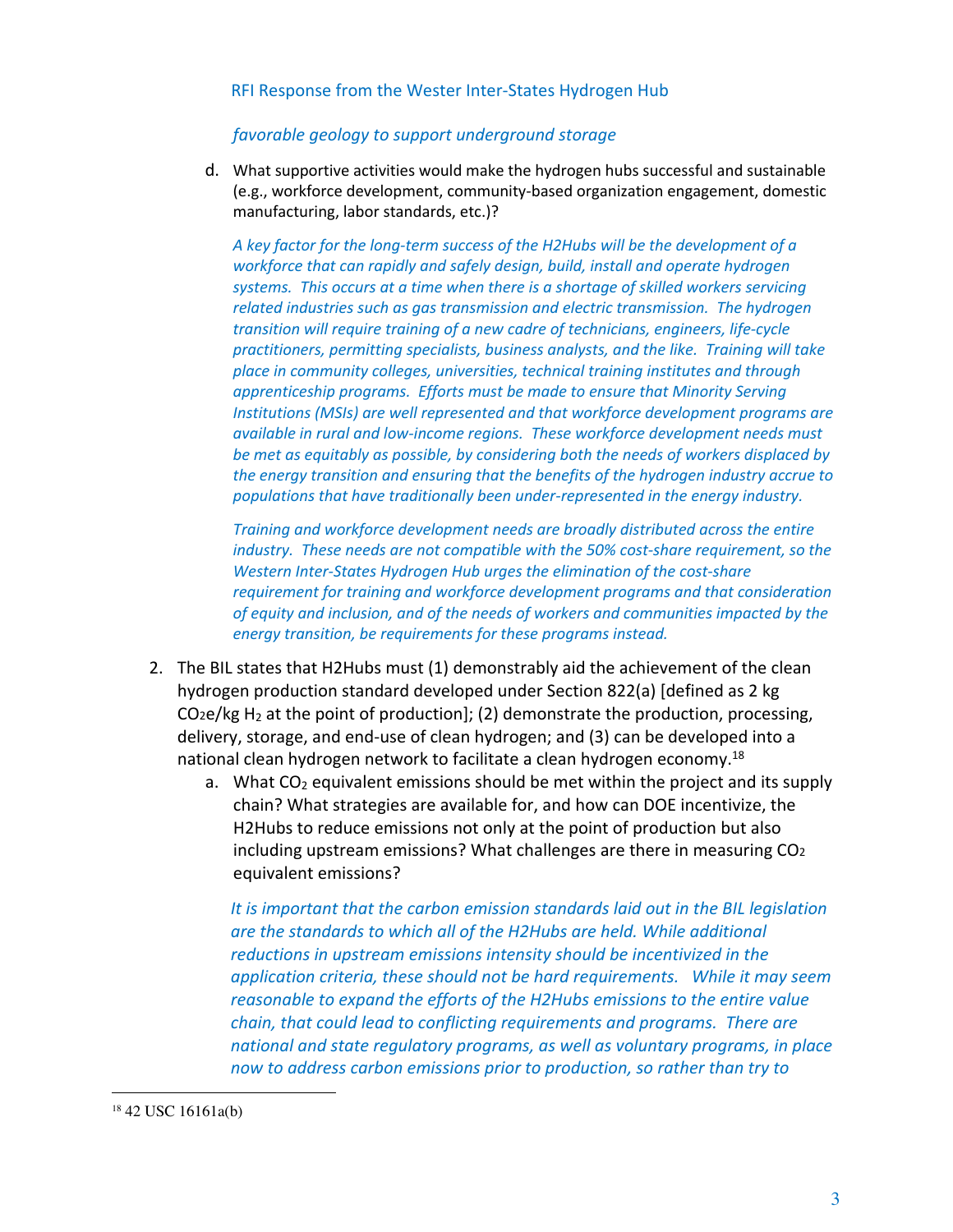*replicate those and risk creating conflicts, it would be better to partner, collaborate, and where appropriate, enforce the programs already in place to achieve overall emissions reduction goals. The preferred way to address upstream emissions is through application of a GHG lifecycle analysis (LCA). These analyses depend upon a number of subjective factors including the establishment of system boundaries and co-product allocation methods. Some examples currently in operation include One Future or Project Canary for reducing methane. Further, robust compliance assurance efforts of existing federal and state laws regarding upstream emissions furthers the point of production measurement for H2Hubs.*

*Strategies that are available for reducing carbon emissions include structuring the criteria for hubs to incentivize hub proposals that have lower lifecycle carbon emissions, as well as expanding the states that have Class VI Well primacy, such as Wyoming, as these states can then be more streamlined in processing and permitting wells for permanent carbon storage. Additionally, using business friendly legal frameworks for CCUS will encourage companies to capture and store carbon emissions as a "carrot" approach. And given Class VI Well primacy is a regulatory program, there is also a mechanism with which to ensure compliance, too. However, the answer to this question is perhaps best addressed by DOE in a consultation process with both EPA and industry. Lastly, in setting the initial standard, DOE may wish to consider the clean hydrogen production tax credit.*

*Challenges for measuring CO2 emissions include defining scope 1, 2, 3 or even 4 emissions, and what part(s) of the processes are included. It is critical that the accounting is done in a fashion that does not double count emissions. We encourage partnering with existing programs through agencies such as the EPA. EPA and state air regulators can help navigate the process from their vantage point and avoid duplications or conflict among various requirements from other agencies.*

*It is also important to consider the role of hydrogen itself as an indirect greenhouse gas, and to design systems to both track and minimize hydrogen emissions throughout the cycle from production to use. The Western Inter-States Hydrogen Hub encourages the inclusion of hydrogen leakage in the modeling, calculation, and direct measurement of greenhouse gas emissions.*

b. Please specify CO2e/kg  $H_2$  you anticipate at the point of production in addition to well to gate (i.e., including upstream emissions).

*This is a complex problem and there are many variables to make a simple solution viable in the timeframe that is allowed for the H2Hubs.* 

*However, one of our member states, New Mexico, points to their planned use of the greenhouse gases, regulated emissions and energy use in technologies*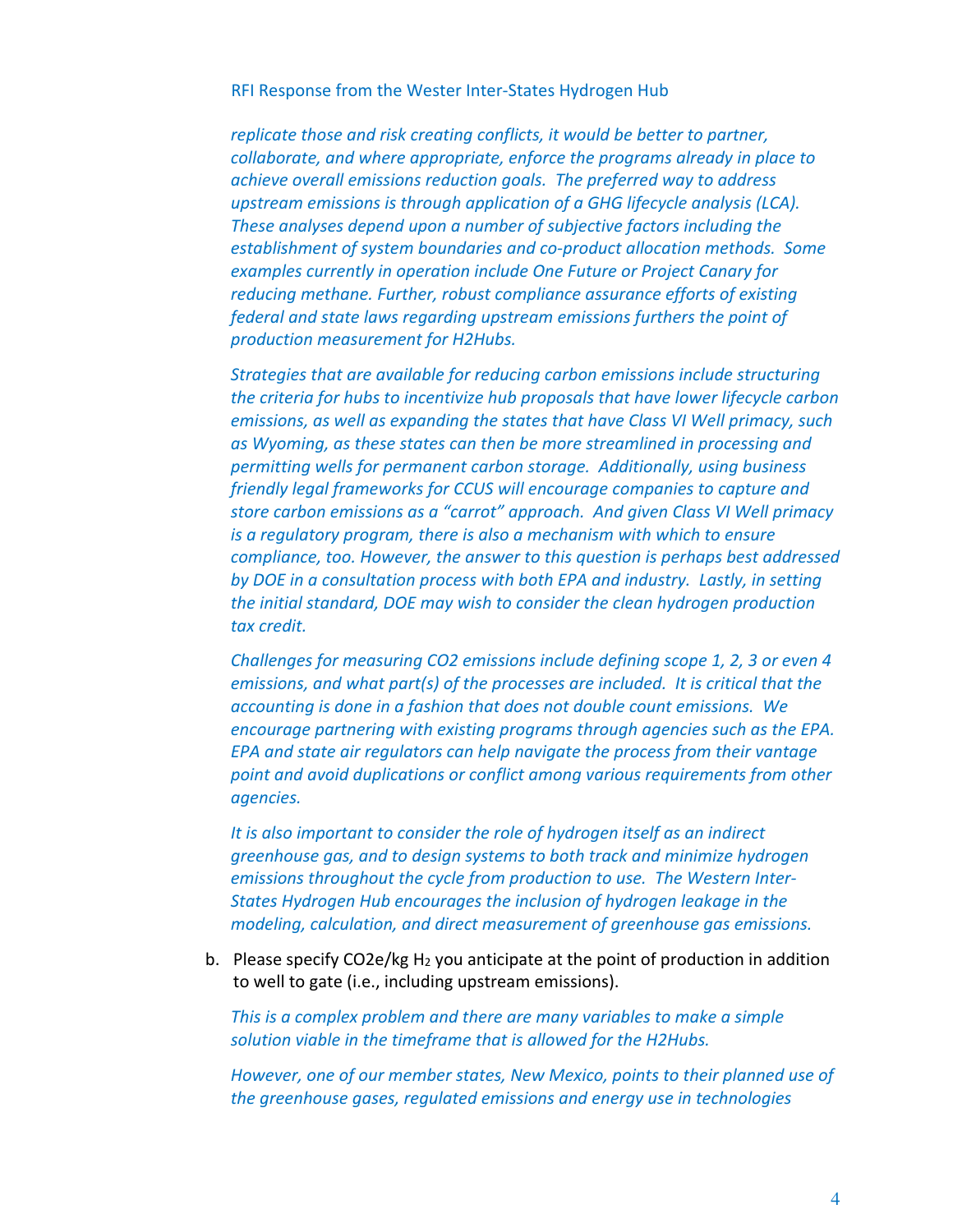*model (GREET model) developed by Argonne national laboratory to determine the CO2e/kg H2. New Mexico plans to use the GREET model for its "life cycle analysis" for clean hydrogen produced there. Specifically, New Mexico defines the life cycle analysis for hydrogen produced from methane, including feedstock extraction, agricultural waste, biomass or municipal solid waste, or from any other source, including water or wastewater, to be the quantity of greenhouse gas emitted through the point of hydrogen production, including all stages of production and distribution, from feedstock generation through the delivery and use of the finished fuel or other product for hydrogen production, as determined under the most recent GREET model.*

*In addition to New Mexico's experience, there are national and state-level programs in place to monitor and encourage emission reductions upstream of the point of production.*

c. Given the level of funding, and with the ultimate goal of developing a national clean hydrogen network, would four (4) large H2Hubs that each produce more than a certain amount of hydrogen (e.g., more than 1,000 tonnes/day, see question 3 to specify amount) or 6-10 H2Hubs of varying size be more effective?

*For a variety of reasons, including but not limited to de-risking the program while ensuring that BIL's broad goals for the program are met, we believe it is imperative that more than four hubs be supported. We support 6-10 H2Hubs of varying size. Success of the national Hydrogen Hubs program is dependent on collaboration between the regional H2Hubs and successful connectivity between them to encourage both produces and end-users. We encourage the notion that more hubs of varying sizes be integrated into planning and funding, while being mindful that available funding is not diluted across too many hubs.*

d. What policies, infrastructure, or other considerations could be put in place to enable the H2Hubs to develop into a national clean hydrogen network in the future?

#### *Overall Policies, Regulations, and Considerations*

- *a) While multiple state agencies have overlapping authority to regulate hydrogen depending on its application, there is no comprehensive hydrogen strategy for the U.S currently. The Department of Energy's Hydrogen Program Plan is only a strategic framework incorporating the research, development, and demonstration efforts of its various offices. The leadership of the Western Inter-States Hydrogen Hub states will deploy clean hydrogen technology and sustain a comprehensive clean hydrogen economy in a meaningful way for U.S. jobs and climate goals.*
- *b) Specific decarbonization goals that are agnostic with regard to technology or fuel source at the federal level would serve as a guide to specific policy and regulatory actions, including updates to codes and standards. Policies that build on the BIL's*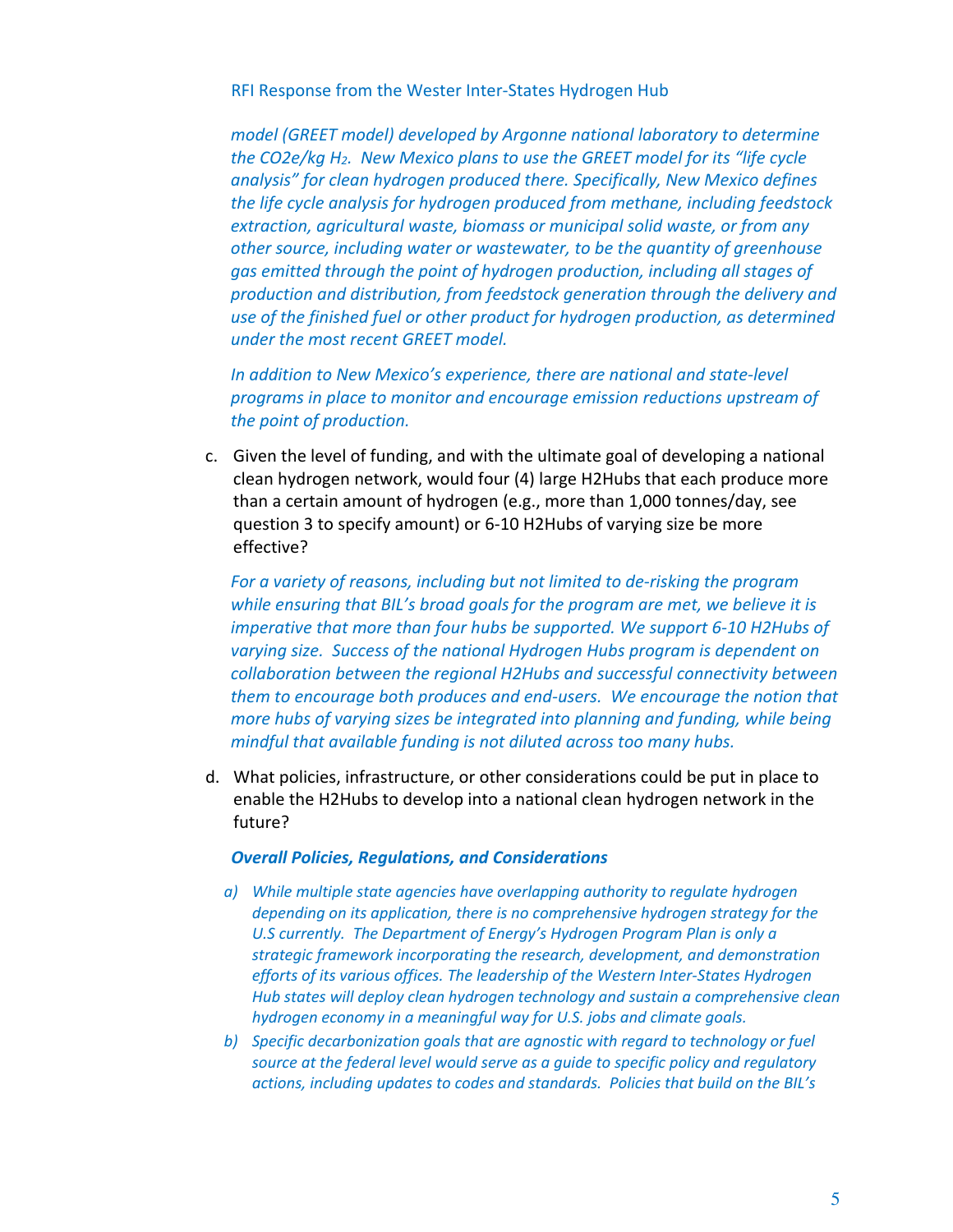*fuel-agnostic definition of "clean energy" in relevant state law and regulation could be supported.* 

- *c) Implement technical standards regarding: the transportation of hydrogen (including natural gas/hydrogen blends) by, at minimum, pipeline, railcar, and truck; and end uses like combustion turbines and other equipment. These activities will require close coordination with the various standard setting organizations and equipment manufacturers.*
- *d) Align federal and state funds to incentivize technology transfer at scale.*
- *e) Implement federal and state tax incentives related to hydrogen production, such as the pending clean hydrogen production tax credit in the House-passed version of the Build Back Better Act.*
- *f) Streamline the NEPA-related considerations for the H2Hubs through collaboration with federal agencies. For example, for new hydrogen and carbon dioxide pipelines, examine best-practices from other countries, such as Australia, to determine if any processes can be streamlined or accelerated, and propose appropriate action. Perhaps a similar structure for this could be taken from the Interagency Working Group on Coal and Power Plant Impacted Communities, where the best problemsolvers from the appropriate federal agencies work together towards common solutions.*
- *g) Consider the geographic dispersion of H2Hubs.*
- *h) Identify key geographic interconnects for the H2Hub network, such as existing Interstate connections (I-40, I-70, I-80, I-15, I-25).*
- *i) Identification and pre-permitting of pipeline corridors.*
- *j) Guidelines and policies to limit carbon emissions, which will drive demand and inform the general public.*
- *k) Hydrogen export policies and guidelines (both across state lines and globally) via pipeline, truck, and ship.*
- *l) Need for an overall regulatory framework for wider implementation of clean hydrogen to ensure safe and reliable production, storage and transportation. There is an urgent need to clarify the role and jurisdiction of FERC, OSHA, EPA, DOE and PHMSA. The regulations of these various agencies provide some guidance on the production, storage, use and transmission of hydrogen, but there is no comprehensive regulatory regime that will guide the development of the entire industry ecosystem. For example, regulators need to address issues such as blending standards and engineering designs and systems for pipelines; and barriers to carbon storage and fit-for-purpose projects such as pore space ownership challenges, longterm CO2 storage liability, and design and monitoring standards.*
- *m) Need for both standards and policy/financial incentives to enable businesses to quickly scale-to-market while off-setting their investment and risk associated with the high-cost of R&D, transitioning production facilities, scaling up production and transmission. For example, governments can attract and stimulate investment by implementing scalable and market-based mechanisms.*
- *n) A plan to educate and prepare emergency responders.*
- *o) Clear regulatory guidelines and financial incentives to encourage developers to promote additional CCUS facilities and to co-locate renewable power production and*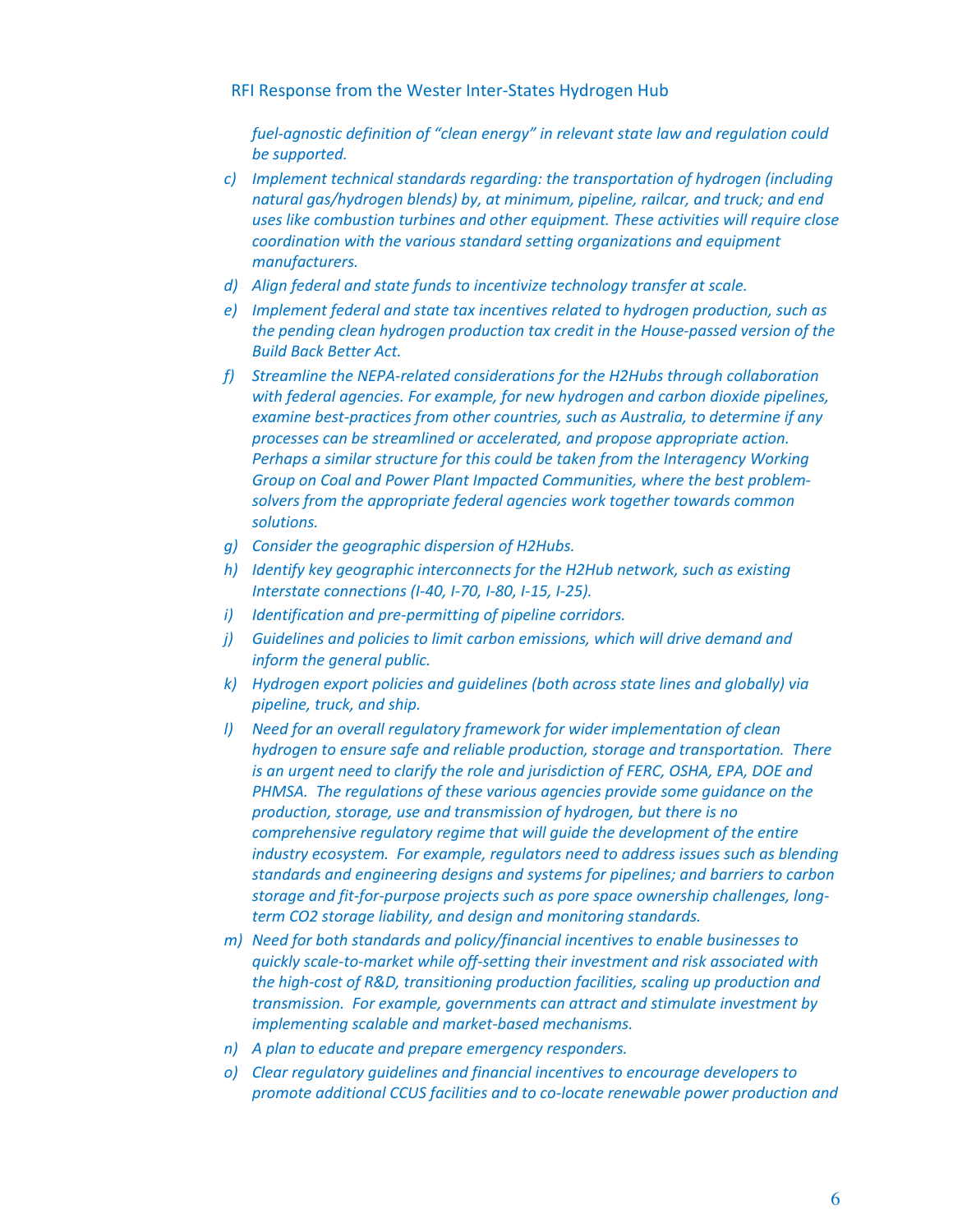*electrolysis systems closer to fossil fuel clean hydrogen production sites so as to take advantage of shared infrastructure.*

- *p) Provide government investment in infrastructure (primarily pipeline) to decrease time to market while reducing the investment risks and operational cost burden to companies that are investing at the front end of the market.*
- *q) The Federal Energy Regulatory Commission needs to establish policy/regulatory framework for a participation mechanism for hydrogen in US power markets to provide grid services such as load following power and long-duration energy storage.*
- e. How should the H2Hubs be asked to measure progress toward the administration's goal of transforming the economy by 2050 to achieve net-zero emissions goals? Please be as specific as possible.

*The standard should include recommendations regarding standardized GHG measurement methodology(ies) that project owners/operators should apply. Those methodologies, in turn, should be consistent with those in use in related contexts.*

*For example, with respect to certain CCUS applications, the Internal Revenue Service now allows the use of ISO standard 27916:2019 in lieu of subpart RR of the GHG Reporting Program (https://www.iso.org/standard/65937.html). Organizations, such as Verra and the American Carbon Registry, are working on voluntary methodologies for CO2 injections in deep saline formations. See https://verra.org/new-initiative-to-boost-carbon-capture-and-storage-solutionswill-develop-a-methodology-under-the-verified-carbon-standard/ and https://americancarbonregistry.org/carbon-accounting/standardsmethodologies/carbon-capture-and-storage. American Carbon Registry's draft methodology is expected in 1Q2022, while Verra's is expected in the summer of 2022.*

*California's Low Carbon Fuel Standard includes credit generating opportunities for hydrogen used as a transportation fuel: https://ww2.arb.ca.gov/resources/documents/lcfs-electricity-and-hydrogenprovisions.*

*More broadly, the private sector companies participating in the H2Hubs almost certainly will be reporting in separate channels their Scope 1, Scope 2 and potentially even Scope 3 emissions associated with the projects. Such reporting should be allowed to additionally satisfy DOE's reporting.* 

*For the 2050 goals, it will be essential to consider the lifecycle emissions associated with clean hydrogen production and use, not just emissions at the point of production.* 

*Beyond emission estimates and reporting, H2Hubs should reconcile their actual emissions with estimated emissions to ensure truth in accounting. This may*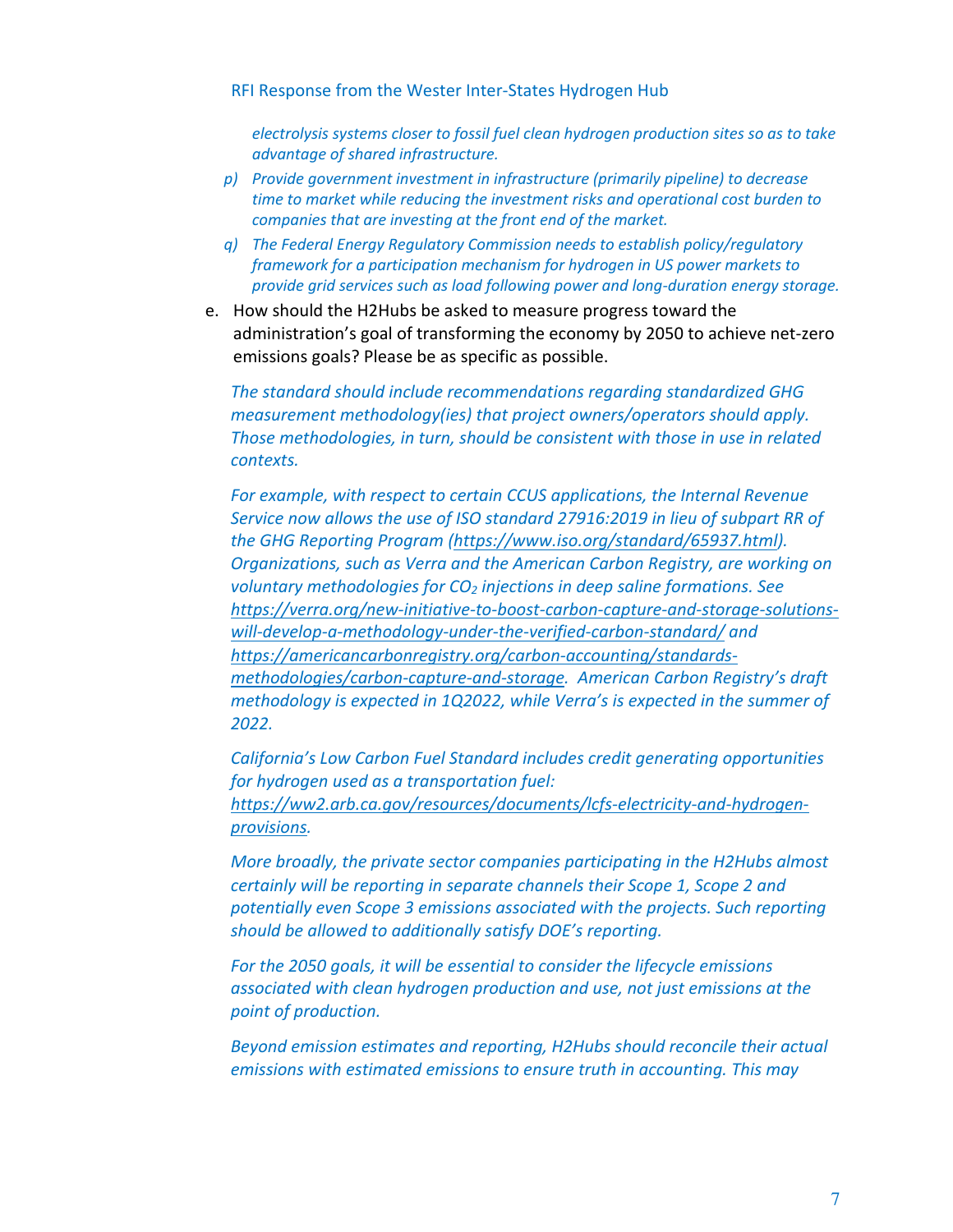*mean incorporation of real-time and remote monitoring using cutting edge passive or active technology.*

*For example, New Mexico has partnered with a private company, called Sceye, that builds and operates High Altitude Platform Stations, or HAPS, to provide environmental monitoring as well as internet access. In a memorandum of understanding signed in August of 2019, the New Mexico Environment Department and Economic Development Department and the U.S. EPA partnered with Sceye to develop a project using airships to monitor and study climate and air quality. Under this partnership, the parties will study pollution sources and their impacts from 65,000 feet above New Mexico. The MOU facilitates collaborative air- and energy-related research on emission sources within New Mexico as well as neighboring states and countries. This partnership could introduce cutting edge emission monitoring approaches to ensure H2Hubs are meeting climate goals.*

- 3. FEEDSTOCK DIVERSITY: "To the maximum extent practicable– (i) at least 1 regional clean hydrogen hub shall demonstrate the production of clean hydrogen from fossil fuels; (ii) at least 1 regional clean hydrogen hub shall demonstrate the production of clean hydrogen from renewable energy; and (iii) at least 1 regional clean hydrogen hub shall demonstrate the production of clean hydrogen from nuclear energy. $"19"$ 
	- a. Should DOE require a minimum level of hydrogen production per regional clean hydrogen hub, and if so, what should that minimum amount be (i.e., X tonnes/day)? Should this requirement vary for clean hydrogen produced from fossil fuels with carbon capture and storage (CCS), renewable energy, and nuclear energy? If a minimum is not specified, how may DOE incentivize larger capacity hubs?

*Rather than specifying a minimum volume, the focus should be on building prospectively economically viable infrastructure networks, with economic viability demonstrated using standard techno-economic methodologies. The chosen metric should not vary according to feedstock type. DOE could incentivize larger capacity hubs by placing the emphasis on the economic performance of the hub, which would be implicitly larger in scale due to the impact of economies of scale. The DOE should acknowledge the diversity of the regions and allow each H2Hubs to build out based on the local resources.*

Related to 3a, how should DOE take into account specifying minimum required hydrogen production when considering capacity factors and the potential intermittency of generation, which would increase the cost and requirement for hydrogen storage?

*This would seem to be a case for hydrogen storage, where our region excels. How do we look at this? Presumably this is factored into the market price. In* 

 $19\,42\,$  USC 16161a(c)(3)(A)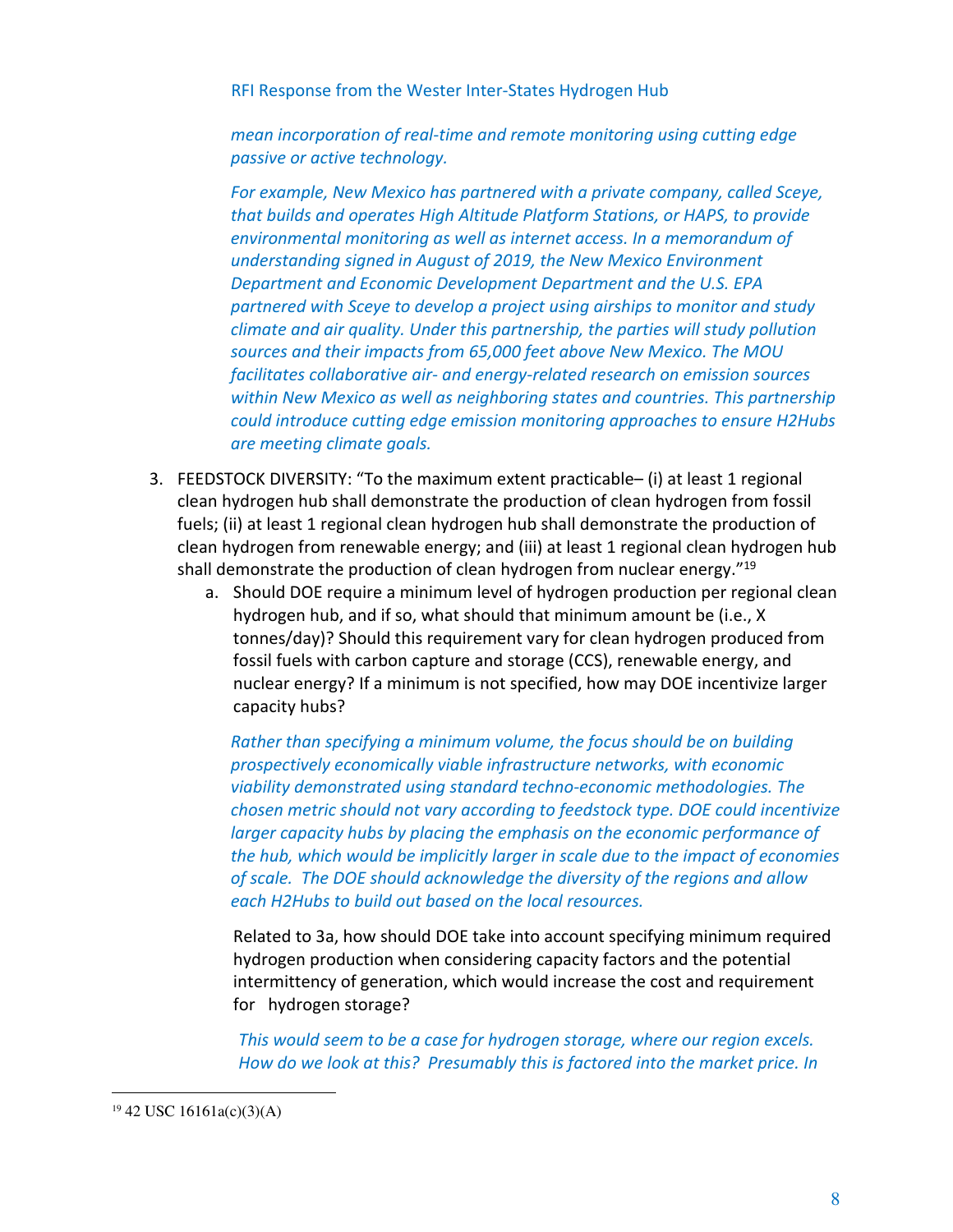*the same way that "renewables + storage" are priced higher than "renewables without storage".*

*Placing a focus on techno-economic performance, regional infrastructure builds and strategic infrastructure inter-connects would negate the need for a scale minimum as the resiliency would be captured by the economic model.*

b. What terms should be required for an H2Hub powered by renewable energy to demonstrate clean production (e.g., a power purchase agreement with a renewable generator, or direct connection to a co-located renewable generator)?

*In addition to the examples given, other options could be the acquisition of renewable energy credits (RECs) in lieu of a power purchase agreement or colocation when neither option is available, direct participation in a renewable energy tariff administered by the utility company serving the facility, or contracts for the use of otherwise curtailed renewable generation. In addition, jurisdictions that have committed to carbon-free energy goals and incorporated such goals into law or regulation may serve as another factor.*

c. Should DOE prioritize the repurposing of historic fossil infrastructure in the regional hub(s) focused on production from fossil fuels and if so, over what time frame? If yes, should DOE incentivize an eventual transition from fossil fuels to another fuel source? What conditions should DOE place on the carbon intensity of the fossil fuels (with CCS) used in this hub other than what is already specified in the BIL?

*Yes, prioritizing the repurposing of historic fossil infrastructure, including water previously used for fossil generation, is an important component of a just energy transition, provided that its use is part of a net-zero emissions energy system. Additionally, the capital that is tied up in these existing fossil fuel assets is significant and should be leveraged on the basis of business principles. As we move towards the energy of tomorrow, we will need to use financial and time resources wisely, so repurposing this infrastructure will allow us to act quickly and have more funds available to invest in other initiatives and to achieve the Administration's GHG emissions and climate goals. This prioritization should take place over the next 3-5 years, however not to the detriment of other low/no carbon energy sources.*

*H2Hubs should be agnostic regarding the feedstock for hydrogen production and should focus on the goal of net-zero carbon emissions. It is important to target the carbon emissions goal rather than the fuel source. For economic and energy resiliency, there is value to a diverse portfolio of energy sources. All energy sources have negative as well as positive externalities, so a diverse set of energy sources may reduce concentration of negative externalities. A diversity of feedstocks gives the market the opportunity to determine which*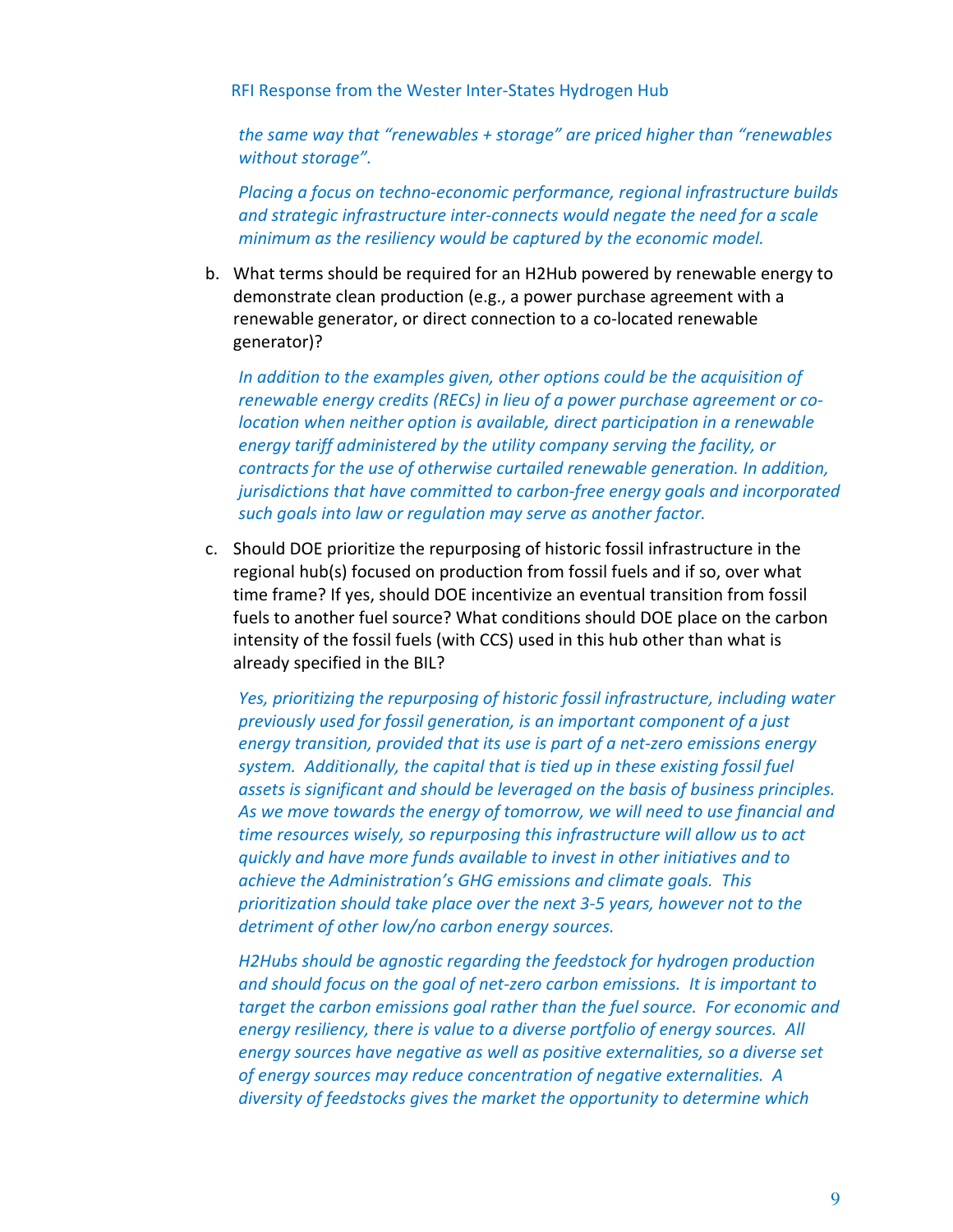*form of net-zero energy is best for a particular end-use or most suited to a particular region's resource base. However, it is reasonable for DOE to structure criteria to incentivize lower life cycle emissions, in addition to the base requirement on production emissions, and to incentivize a transition over time towards net zero lifecycle emissions, regardless of the feedstock.* 

- d. How might hydrogen production be constrained by the availability of clean electricity or natural gas supply and distribution? Will hydrogen producers provide a sustainable market/revenue stream for clean electricity and natural gas that encourages new investments to expand electricity generation and natural gas production capacity? Are separate federal, state, or local incentives to expand clean electricity generation or natural gas production capacity available, necessary, or adequate?
- e. Should H2Hub funding be made available to upgrade or develop new dedicated clean electric or heat generating energy resources (e.g., renewables or other clean generation sources) needed to produce clean hydrogen?

*Given the favorable economics of renewable generation, we would generally discourage using the H2Hubs funding for this purpose. Investments in H2Hubs will also spur collateral investment in these areas without diluting the intent of Congress to directly invest in clean hydrogen.*

- 4. END-USE DIVERSITY: "To the maximum extent practicable– (i) at least 1 regional clean hydrogen hub shall demonstrate the end-use of clean hydrogen in the electric power generation sector; (ii) at least 1 regional clean hydrogen hub shall demonstrate the end- use of clean hydrogen in the industrial sector; (iii) at least 1 regional clean hydrogen hub shall demonstrate the end-use of clean hydrogen in the residential and commercial heating sector; and (iv) at least 1 regional clean hydrogen hub shall demonstrate the end-use of clean hydrogen in the transportation sector."20
	- a. What are the ideal timing and desirable features, terms, and conditions of offtaker agreements that would encourage construction and development of hydrogen hub infrastructure and long-term sustainability leading to local economic prosperity including union jobs and benefits to disadvantaged communities? Would hubs that supply multiple end users provide advantages, and in what ways?
	- b. What approaches can applicants use to guarantee off-taker commitments and matching of supply and demand?

*The Western Inter-States H2Hub states could envision entering into nondisclosure agreements with industry to facilitate a realistic discussion with industry to fully answer this question. Some degree of public-private partnership agreements may also be useful to ensure off-taker, supply/demand issues.* 

c. The climate value of displacement may vary across end uses. How should the

<sup>20</sup> 42 USC 16161a(c)(3)(B)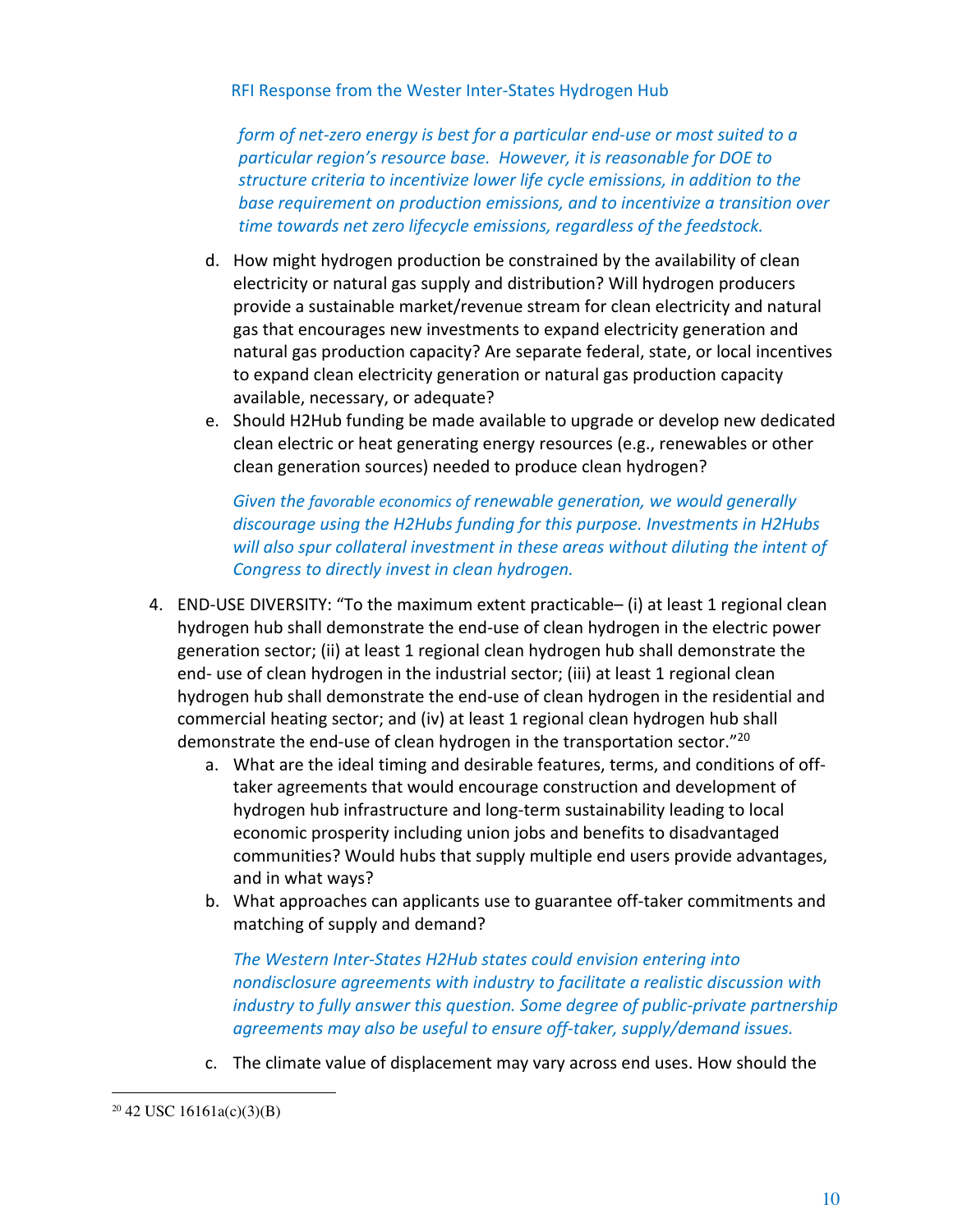climate benefit of different hydrogen end uses be considered?

*We concur that the climate value of displacement varies by use and geography and believe the H2Hubs should be asked to quantify the anticipated climate benefits of proposed projects using well-validated LCA models.* 

- 5. GEOGRAPHIC DIVERSITY: "To the maximum extent practicable, each regional clean hydrogen hub– (i) shall be located in a different region of the United States; and (ii) shall use energy resources that are abundant in that region."21
	- a. A region could be defined as anything from a city, a state, multiple states, tribal communities, or a geographic area. Should DOE define the regions or allow applicants to define them within their proposal? If a definition is preferred, explain how regions should be defined for the purposes of this FOA and provide the rationale.

*The identification of a region would best be determined by the entities in the region - those that are proposing the H2Hub – rather than DOE defining a set geographic size or area. Regional attributes that contribute to or detract from the success of the region are important and would best be defined by applicants. There is no default minimum or maximum size that defines those attributes.*

b. In addition to sufficient energy and feedstock/water resources, what other regional factors should be considered when identifying and selecting regional hubs (e.g., economic considerations, policy considerations, environmental and energy justice considerations, geology, workforce availability and skills, current industrial and other relevant infrastructure and storage available/repurposed/reused, industry partners, minority-serving institutions [MSIs], minority-owned businesses, regional specific resources, security of supply, climate risk, etc.)?

*The availability of sufficient energy, feedstocks, and water resources (which may include fresh, brackish, or produced water) are the resource inputs into a hydrogen hub. However, for a successful, long-term endeavor, a holistic assessment that considers economic and environmental factors is also necessary. Life-cycle analysis of the technologies, as well as the impacts on communities will provide a more realistic picture and reduce the potential of unintended consequences. Specific to the economy, the current economic conditions of the locations involved and the potential economic impact of a hub are important considerations. While the traditional measurement of success may be the aggregate impact, the more micro-level impacts are also important. Do individual locations currently have robust economies? Are these economies multi-dimensional? What will be the impact of a hydrogen hub on communities? In essence, what are the trade-offs for individual communities?* 

 $21$  42 USC 16161a(c)(3)(B)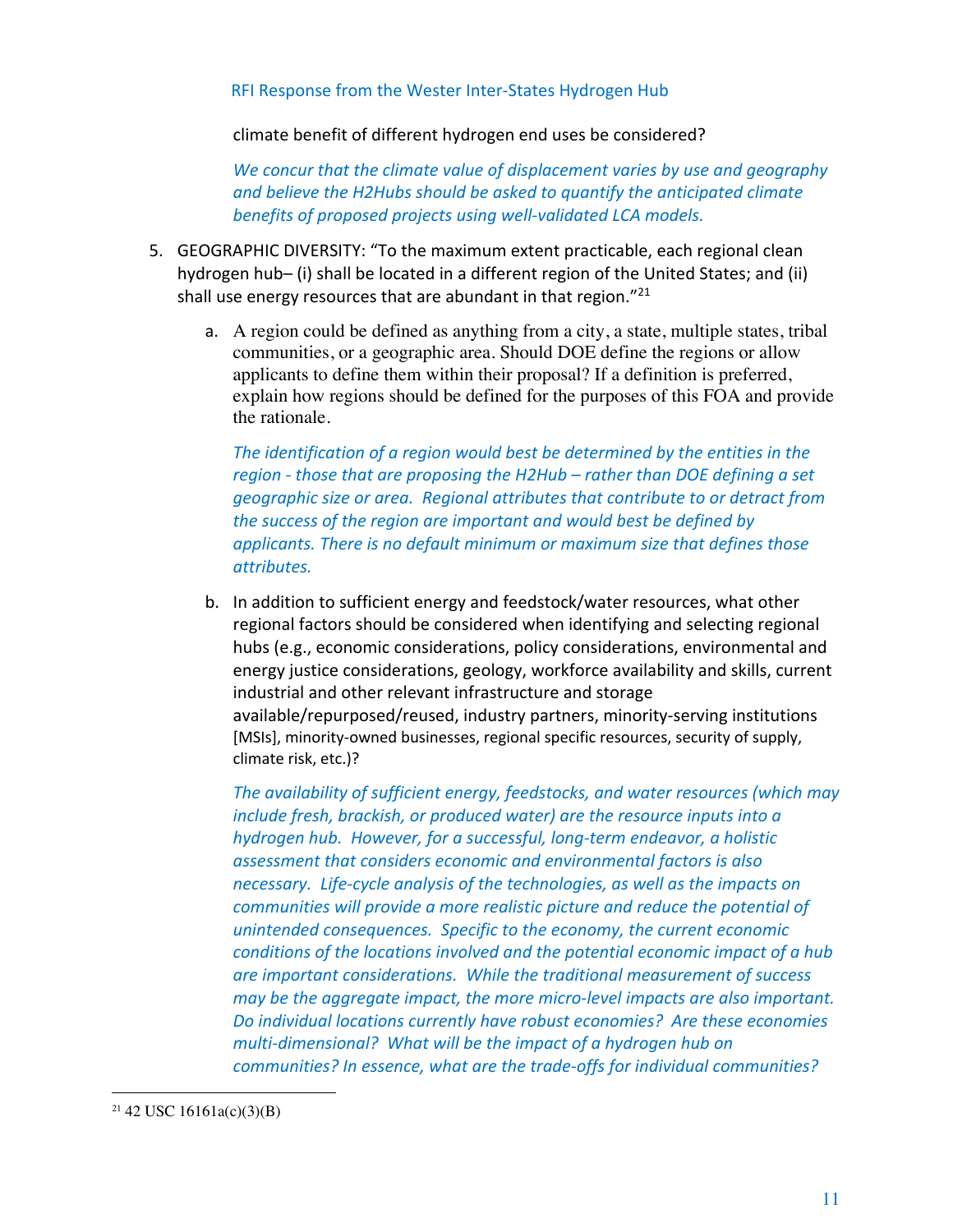## *What are the synergies?*

*The successful endeavor would include technological feasibility, economic viability, and social acceptance at the community and regional level. Knowledge of potential market and non-market impacts, as well as potential negative impacts at the community level provides a more complete assessment. In short, a spatial, temporal assessment is needed.*

- 6. HUBS IN NATURAL GAS-PRODUCING REGIONS: "To the maximum extent practicable, at least 2 regional clean hydrogen hubs shall be located in the regions of the United States with the greatest natural gas resources."<sup>22</sup>
	- a. What level of natural gas resources should be required to qualify as a region with the "greatest natural gas resources"? How should DOE consider the difference between the available natural gas resources and the current natural gas production of an area when considering hub candidates? How should DOE consider the volatility of natural gas prices and its effect on production levels when defining these regions?

A2) How should DOE consider the difference between the available natural gas resources and the current natural gas production of an area when considering hub candidates?

*The availability of natural gas resources in a region is as important as the region's current production volume because these locations already have the infrastructure and workforces in place to get their products to the consumer. While infrastructure and workforces can be built to facilitate the expansion of natural gas production, it would be costly to build from scratch. However, from a long-term perspective, it is advisable to ensure there will continue to be a consistent supply of natural gas available to create a reliable supply of clean hydrogen, even if the production levels and infrastructure are not currently fully realized.* 

A3) How should DOE consider the volatility of natural gas prices and its effect on production levels when defining these regions?

*Short term price fluctuations will always be part of an open market system; a long-range market outlook will help guide prudent long-term investment decisions. Volatility in natural gas prices should be treated no differently than price volatility in other types of clean energy production. While volatility in the market will impact all natural gas production, some regions may be impacted more than others due to geology, current infrastructure and other characteristics unique to each region. While market and price volatility should be a consideration, more weight should be given to the amount of natural gas resources still available in the region for future energy production.*

 $22$  42 USC 16161a(c)(3)(D)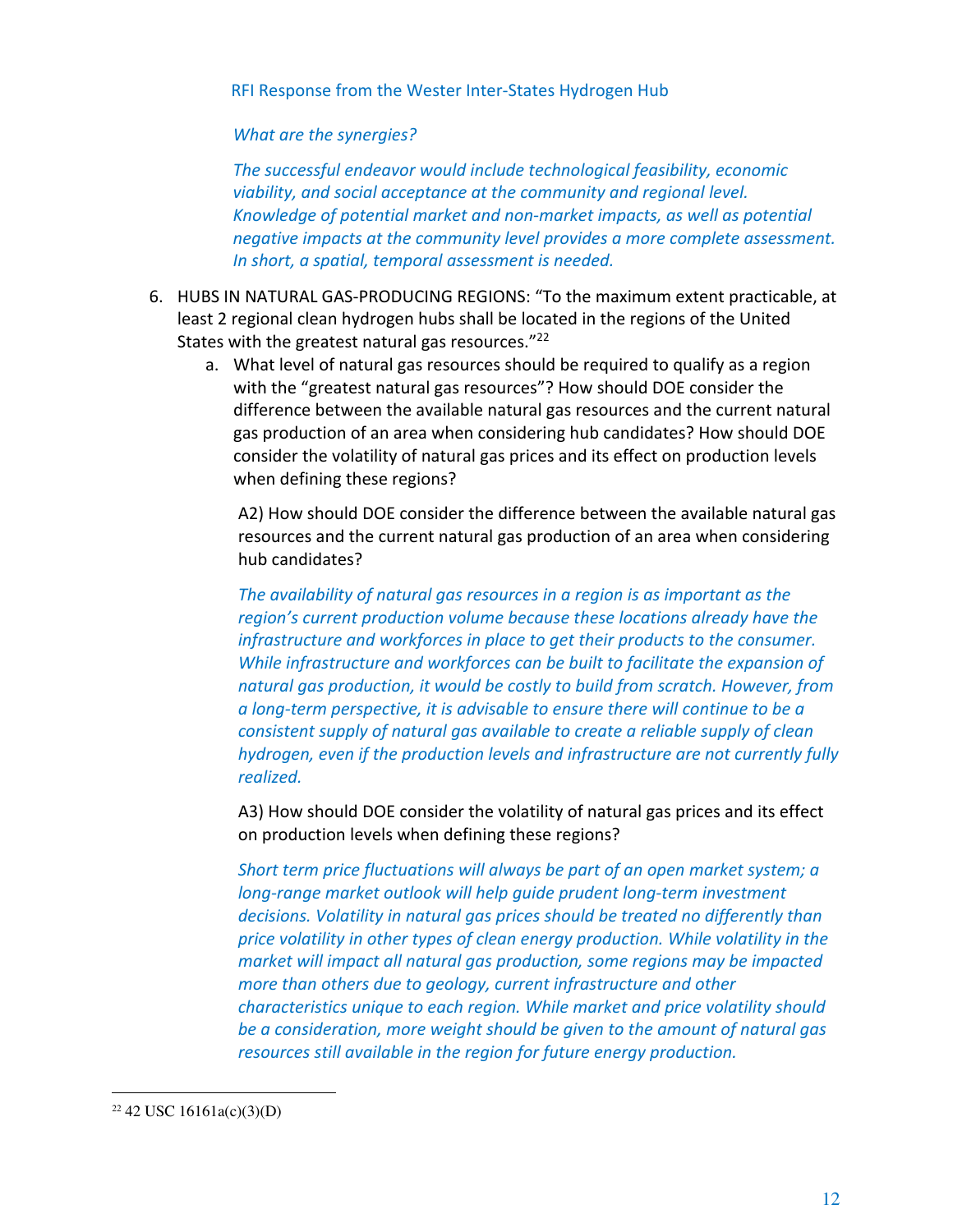b. How should DOE consider the volatility of natural gas prices and its effect on production levels when defining these regions? Should annual (or average over a five-year period) production and/or available proven reserves be the criteria for the above provision?

B2) Should annual (or average over a five-year period) production and/or available proven reserves be the criteria for the above provision?

*Proven, available resources should be the criteria for the above position. Many things can impact annual production including changes in ownership of production industries, difficulties securing financial backing, changes in the international market, infrastructure breakdown and a variety of other issues that directly affect production. These issues may negatively impact production one year but not the next. If annual production must be considered, an average over a five-year period would present the most accurate picture of a region's natural gas production.*

7. EMPLOYMENT: DOE "shall give priority to regional clean hydrogen hubs that are likely to create opportunities for skilled training and long-term employment to the greatest number of residents of the region."<sup>23</sup>

In keeping with the administration's goals, and as an agency whose mission is to help strengthen our country's energy prosperity, the Department of Energy strongly supports investments that expand union jobs, improve job quality through the adoption of strong labor standards, increase job access, strengthen local economies, and develop a diverse workforce for the work of building and maintaining the country's energy infrastructure and growing domestic manufacturing. The Department intends to use the H2Hubs to support the creation of good-paying jobs with the free and fair choice to join a union and the incorporation of strong labor standards and training and placement programs, especially registered apprenticeship. Respondents to this RFI are encouraged to include information about how this program can best support these goals.

a. What tools should H2Hubs utilize to meet the goals of creating good union jobs and work opportunities for local residents in the construction phase of the project and in the long-term operations phase of the project?

*H2Hubs should project jobs created by the entire hydrogen value chain across the life cycle of the investment. These projections should include jobs created in all employment sectors, including: 1) Construction – Project construction is the sector where there is the highest representation of the skilled trades including pipefitters, welders, electricians, and steelworkers; these trades are the most likely to be represented by unions, 2) Operations – Participation of unions in* 

 $23$  42 USC 16161a(c)(3)(E)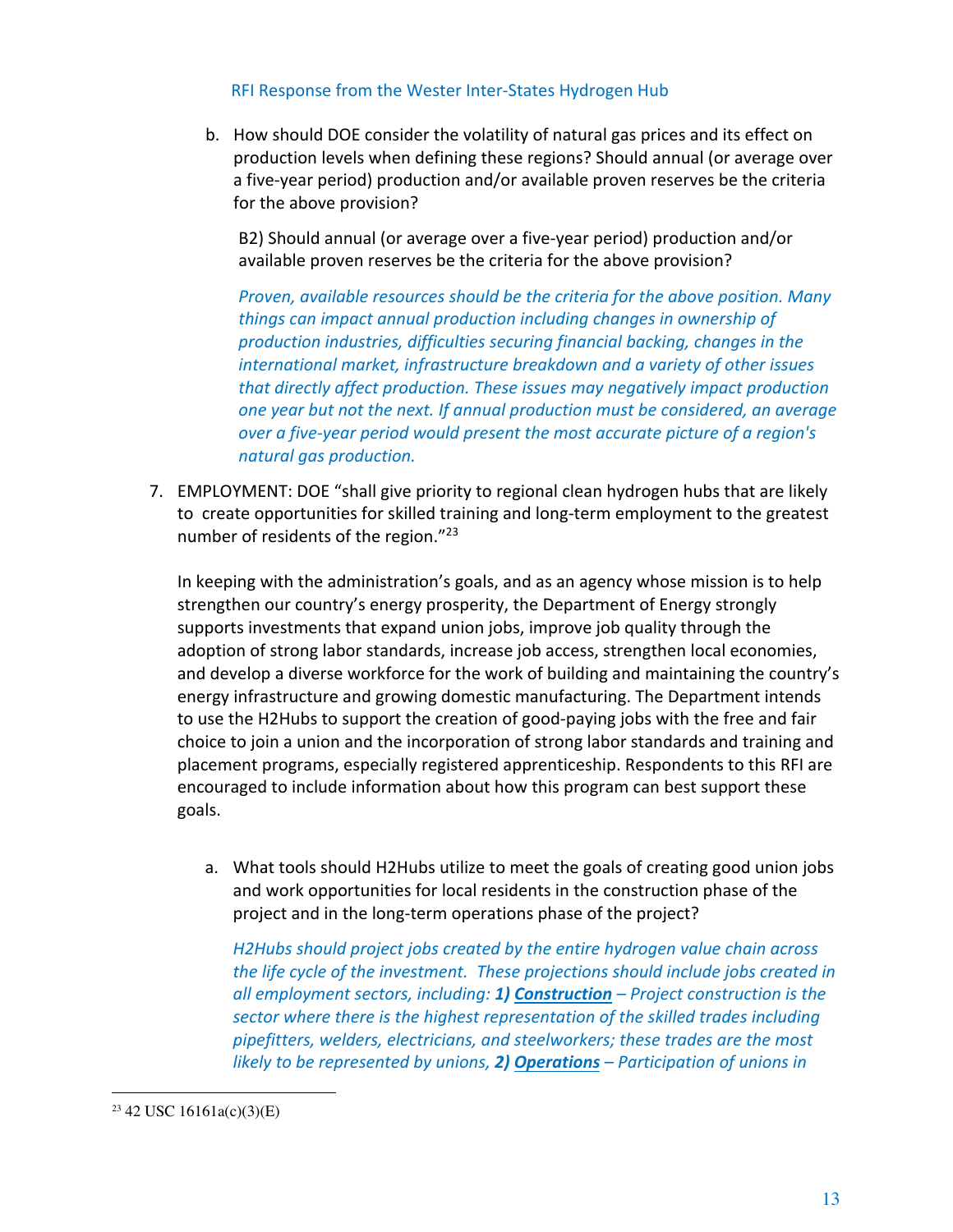*operations jobs will reflect the employment landscape in the region, 3) Supply Chain – The hydrogen industry will require manufacturing and supply of commodity items such as piping, tanks, steel, etc., but also specialized components such as electrolyzers, fuel cells, hydrogen turbines, etc.; for the supply chain segment, job creation associated with export of products to other region and other countries should be included, 4) Business and Finance – The employment analysis should recognize that multiple non-union jobs in business operations are created for every job in the technical skills represented by unions, 5) Education and Training – The hydrogen industry will require new skills, which will require setting up training, education, and certification program; all of these programs will add jobs in the region. The DOE H2Hubs solicitation should request documentation of employment projections across all sectors over the life of the project.*

b. What tools should H2Hubs utilize to meet the goals of providing opportunities for workers displaced from fossil industries and other industrial or resourcebased industries in decline?

*DOE can offer additional consideration for projects which provide new opportunities for unemployed and underemployed workers in their affected communities. In addition, DOE should ensure that communities that are most impacted by fossil fuel "boom and bust" cycles should benefit the most from H2Hub opportunities. DOE should also offer consideration for projects that directly support the tax base in communities affected by the energy transition.*

c. How should short-term build-out (i.e., construction phase) employment and long-term operational employment opportunities be measured and evaluated?

*There are well-established tools, such as IMPLAN\* for projecting employment from short-term construction jobs and long-term operational jobs. Actual employment performance can then be evaluated during operation of the H2Hubs.*

d. What would "success" look like, especially related to Diversity, Equity and Inclusion (DEI) and support for union and energy transition jobs?

*Success could look like the communities most impacted by the energy transition benefit to the greatest extent in terms of clean hydrogen jobs and revenues. H2Hubs should provide engagement plans to document how their projects would provide employment opportunities for diverse populations and displaced workers in their region. The engagement plan may include consideration of training and workforce development and should include a plan for engaging with Minority Serving Institutions (MSI) and education / training institutions (community colleges, technical training institutes, regional colleges, universities)* 

<sup>\*</sup> https://implan.com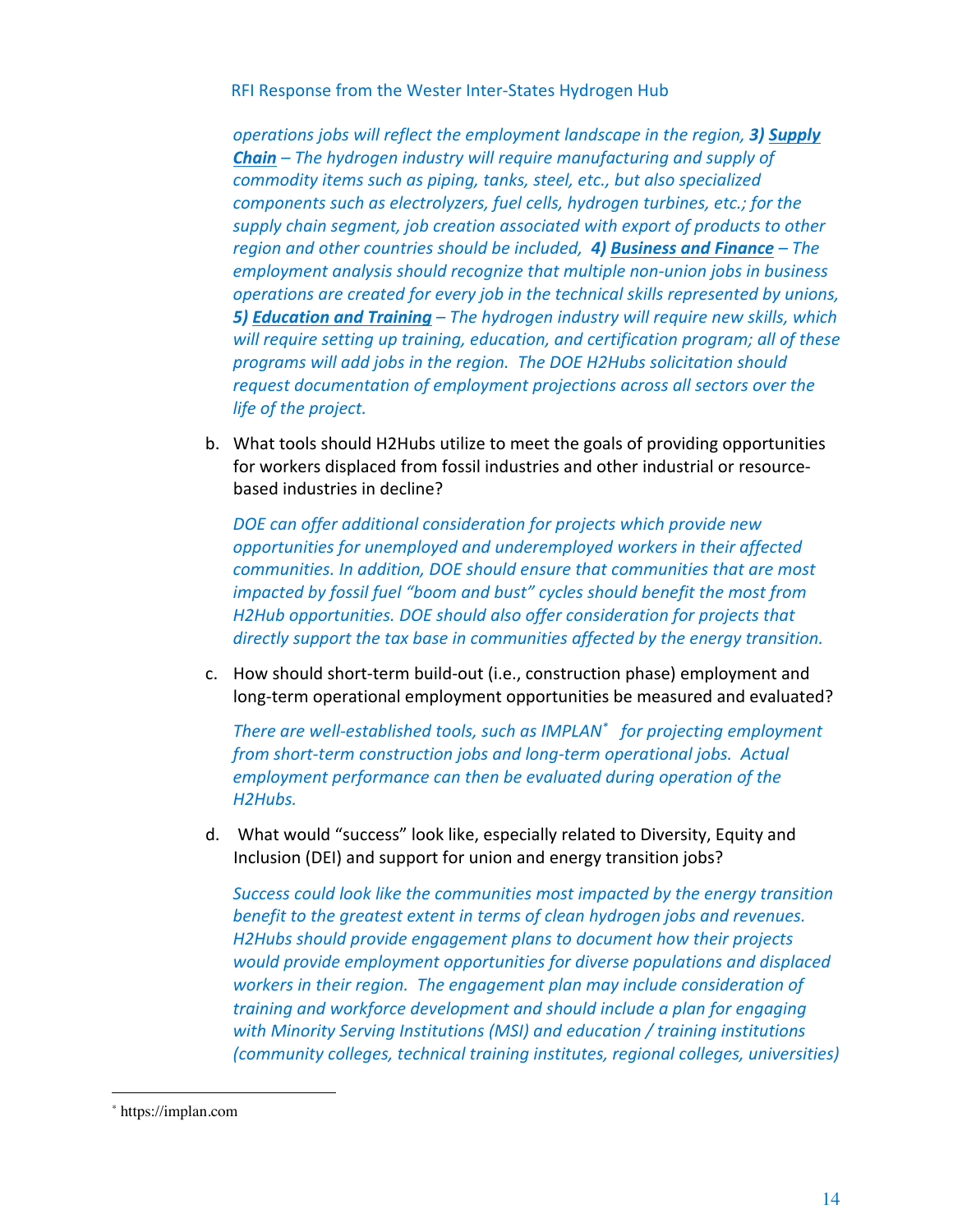# *in rural areas and in areas most affected by the energy transition.*

e. How should H2Hubs include workforce development and training activities (e.g., by including institutions of higher education, such as MSIs, communitybased organizations, registered apprenticeship programs, joint labormanagement apprenticeship programs and quality community-based preapprenticeship programs, as project partners)? In addition to each H2Hub having its own workforce development and jobs plan, should there be a nationally coordinated effort between hubs (and other hydrogen activities) to ensure an adequately trained workforce is available? If so, how should this be designed?

*We encourage coordination on training and workforce development, i.e. sharing of curriculum, coordination of certification requirements, etc. We urge that education, training and workforce development activities be exempt from the cost-share requirements.*

- f. How will the H2Hub training model offer opportunities for a range of jobs across the hydrogen supply chain?
- g. How should labor standards be incorporated in project planning stages to support the creation of high-quality, good-paying jobs?

# *Category 2: Solicitation Process, FOA Structure, and H2Hubs Implementation Strategy*

- 8. DOE is evaluating funding mechanisms for the H2Hubs projects in accordance with the BIL. What applicable funding mechanisms are best suited to achieve the purposes of the H2Hubs (e.g., Cooperative Agreements,<sup>24</sup> Grants, Other Transactions Authority<sup>25</sup>)?
- 9. What are the key review criteria (e.g., technical merit, workplan, market transformation plan, team and resources, financial, regional economic benefits, environmental justice, DEI) that DOE should use to evaluate and select the H2Hubs as well as evaluate readiness to move from Phase 1 to Phase 2?

*The Western Inter-States Hydrogen Hub* encourages issuance of clear guidelines for eligibility to transition to Phase 2. We suggest the use of metrics that document:

- *a) The connectivity / linkages of projects across a proposed H2Hub region;*
- *b) The demonstrated ability to supply hydrogen to a variety of markets and use cases within and outside the proposed H2Hub region;*
- *c) Demonstrating economically viable production and distribution of hydrogen;*
- *d) The demonstrated ability to support EEEJ goals in the proposed region;*

<sup>24</sup> For more information about Cooperative Agreements, see the DOE Guide to Financial Assistance: https://www.energy.gov/management/articles/department-energy-guide-financial-assistance

<sup>&</sup>lt;sup>25</sup> Agreements under the Other Transactions Authority (OTA), Section 1007 of EPAct 2005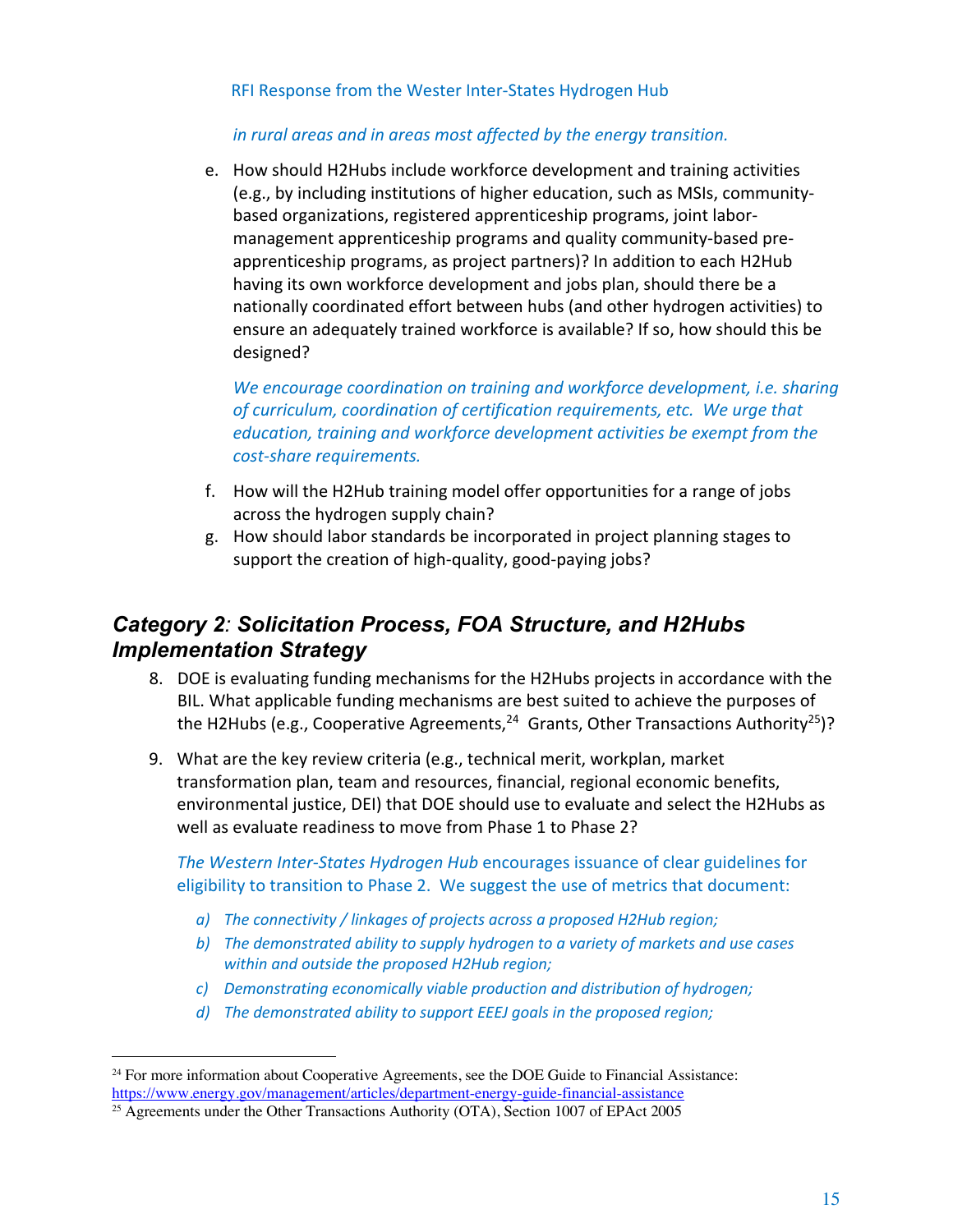- *e) The impact of the portfolio to support jobs in communities affected by the energy transition (i.e., retiring fossil generation resources);*
- *f) The ability of the portfolio to enhance the reliability and decarbonization of the electric power sector in the region;*
- *g) The role of innovation in the region to help build the supply chain of new products to support the hydrogen industry; and*
- *h) The connections with adjacent H2Hubs to help support a national hydrogen network.*
- 10. Does offering multiple launches roughly a year apart, as shown above in Figure 2, help facilitate expanding the hydrogen hub concept to more regions?
- 11. What specific activities should be conducted in Phase 1 vs. Phase 2? Should Phase 2 be further broken into multiple sub-phases, and if so, what should be included in each sub- phase?
- 12. How much time will be needed to complete the Phase 1 activities? Have some regional teams already completed analysis and design activities?
- 13. Are the proposed funding levels for Phase 1 and Phase 2 appropriate/adequate?

*In order to develop and design the partnerships and infrastructure needed for robust H2Hubs and the associated networks, we recommend that funding amounts for Phase 1 be \$2 million - \$10 million at a 20% cost share.*

- 14. How much funding should DOE allocate for adding new technologies, capabilities/enduses, or partners to the existing hubs (i.e., Launches 3 and 4)?
- 15. What safety criteria (e.g., safety plan reviews, outreach to Authority Having Jurisdiction [AHJ] entities such as code/fire officials, training) should DOE use to evaluate readiness to move from Phase 1 to Phase 2?
- 16. What resources might H2Hubs need regarding safety, permitting, and siting, particularly in relation to the Hydrogen Safety Panel<sup>26</sup> and submission of safety plans.
- 17. What environmental reviews and permitting challenges might H2Hubs encounter? Where can approaches such as "dig once" relating to buried conduits, pipelines, and other infrastructure (e.g.,  $CO<sub>2</sub>$  pipelines) be developed and incentivized to reduce impact? Please provide examples of how community consultation and consent-based siting can successfully be included in the environmental and permitting review process.
- 18. Are there existing draft or final federal NEPA documents (e.g., environmental assessments and/or environmental impact statements) for similar or related proposals that could inform DOE NEPA reviews for the H2Hubs?
- 19. What external non-project partners/stakeholders (e.g., CBOs, DACs, tribal groups, state and local governments, economic development organizations, labor representatives) will be critical to the success of the H2Hubs? What types of outreach and engagement strategies are needed to make sure these stakeholders are involved during each phase of the H2Hubs? Are there best practices for equitably and meaningfully engaging stakeholders?

<sup>26</sup> https://h2tools.org/hsp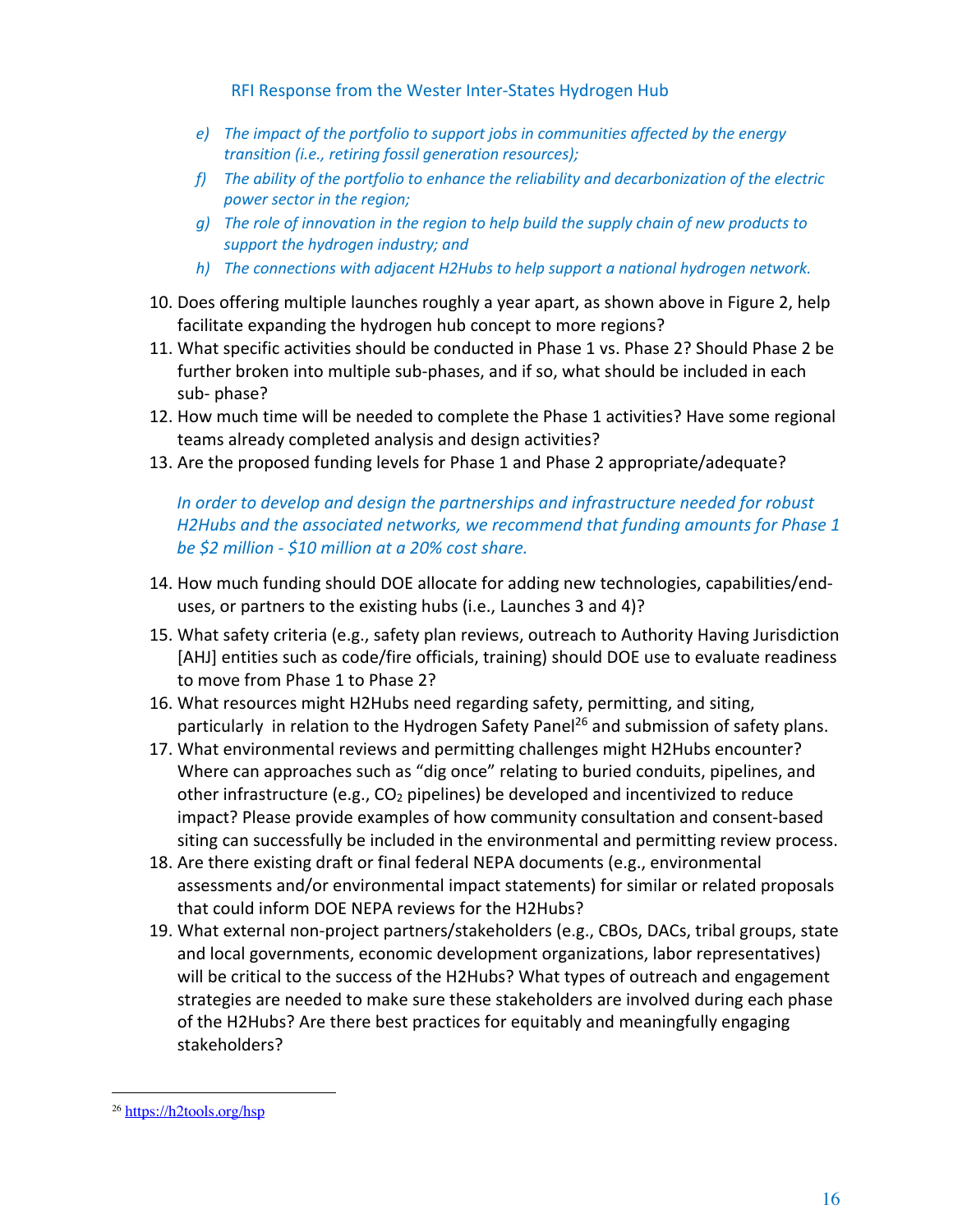- 20. The H<sub>2</sub>MatchMaker tool<sup>27</sup> will be available to help identify potential regional project partners. What specific fields/information would be valuable to include in the tool? What other mechanisms can DOE use to help facilitate teaming?
- 21. Based on EPAct 2005, Section 988, the cost share requirement for demonstration and commercial application projects is 50% cash and/or in-kind and must come from non-Federal resources (50% of the total project cost which includes both DOE share and recipient cost share). For example, a \$1B award for the Phase 2 Hub Deployment will require \$1B in matching cost share. Is it feasible for projects to meet this 50% cost share requirement on an invoice-by-invoice basis?

*We urge maximum flexibility in cost-share accounting, including allowing cost-share to be met over a longer period than a single invoice period, and allowing differing activities to have differing cost share as long as the total cost share achieves the 50% requirement.* 

*We also advise consideration of a reduced cost-share requirement of 20% for supportive activities that would qualify as research, and for participation on implementation projects by universities, community colleges, and technical training institutes. Cost Share should be eliminated for education, training, workforce development, curriculum development, community outreach, etc.*

22. Is there sufficient manufacturing capacity to produce the necessary hydrogen related components/equipment within the U.S. to supply all the eventual H2Hubs? What incentives/programs exist or can be put in place to encourage and foster U.S. manufacturing? What potential challenges or opportunities might exist to meet the new Buy American requirements in the BIL?<sup>28</sup>

*Incentive programs should be based on long-term incentives that would stimulate and support new end uses. Payments for demonstrated performance through programs such as the Low Carbon Fuel Standard in California or the proposed Hydrogen Production Tax Credits are seen as effective for the taxpayer and will help incentivize industry to make early investments in this nascent industry. However, our region has several non-profit and not-for-profit public power utilities and contains dozens of rural distribution cooperatives. Because of their tax-exempt status, these organizations would not be able to benefit from tax credits for clean hydrogen production. We encourage consideration of direct payments for non-profit and not-for-profit organizations that cannot utilize tax credits.*

23. Please identify any iron, steel, manufactured goods, or construction materials that will be crucial for building out the H2Hubs that would not typically be procured domestically. For each, please specify how H2Hubs could work to procure these items

<sup>27</sup> https://www.energy.gov/eere/fuelcells/h2-matchmaker

<sup>&</sup>lt;sup>28</sup> New Buy American requirements are located in Division  $G -$ Other Authorizations; Title IX – Build America, Buy America of the Infrastructure Investment and Jobs Act (IIJA), Public Law 117-58, which was enacted into law on November 15, 2021. https://www.congress.gov/bill/117th-congress/house-bill/3684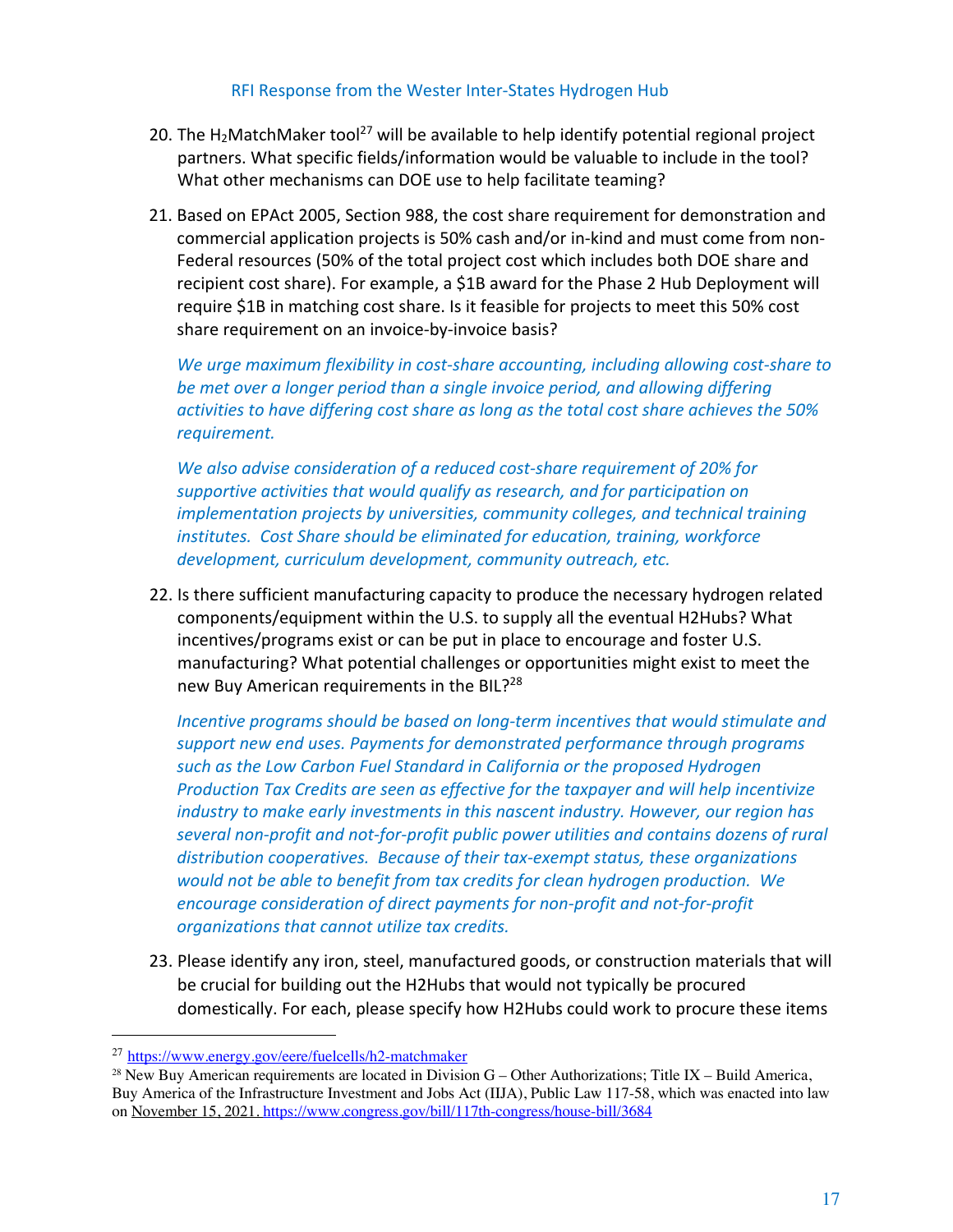domestically, and any potential barriers to domestic procurement, such as lack of availability or cost.

24. What types of cross-cutting support (e.g., technical assistance) would be valuable from the DOE/national laboratories, and/or from other federal agencies, to provide in proposal development or project execution? Are there other entities that DOE could fund to provide technical assistance across multiple H2Hubs?

*The H2Hubs would benefit from access to the national labs and other federal agencies for: technical assistance on life cycle analysis and technoeconomic analysis, access to emerging technology, NEPA analysis support, permitting assistance, pilot projects, etc. While some national lab resources should be available to any H2Hub teams, we believe that national labs should also be allowed to actively participate in H2Hubs in their specific geographic region.*

- 25. What data should DOE collect from the H2Hubs to evaluate the impact of the program? How should this data and the program outcomes be disseminated to the public? In addition, EPAct 2005 Section 817 requires that three national labs (the National Energy Technology Laboratory, the Idaho National Laboratory, and the National Renewable Energy Laboratory) will work together to serve as a 'clearinghouse' for the H2Hubs and for the Clean Hydrogen Manufacturing and Recycling Program (Section 815). What data or information should be part of this 'clearinghouse'?
- 26. How could funding under other BIL provisions (e.g., Section 40303, Carbon Capture Technology Program) be leveraged by the H2Hubs to maximize the impact of BIL funding?

*Other funding opportunities in the BIL that can be leveraged to maximize funding are Carbon Capture Large-Scale Pilot Programs, Carbon Capture Demonstration Projects, and Carbon Storage Validation and Testing.*

*Previous DOE programs that can be leveraged include: 1) Regional CO2 partnerships and initiatives, 2) lessons learned from the CarbonSAFE program (site characterization and commercialization plans), and 3) Clean Hydrogen Production, Storage, Transport and Utilization to Enable a Net-Zero Carbon Economy.*

# *Category 3: Equity, Environmental and Energy Justice (EEEJ) Priorities*

EEEJ benefits will be a high priority as the H2Hubs are developed. For the purposes of this RFI, DOE has identified the following non-exhaustive list of policy priorities as examples to guide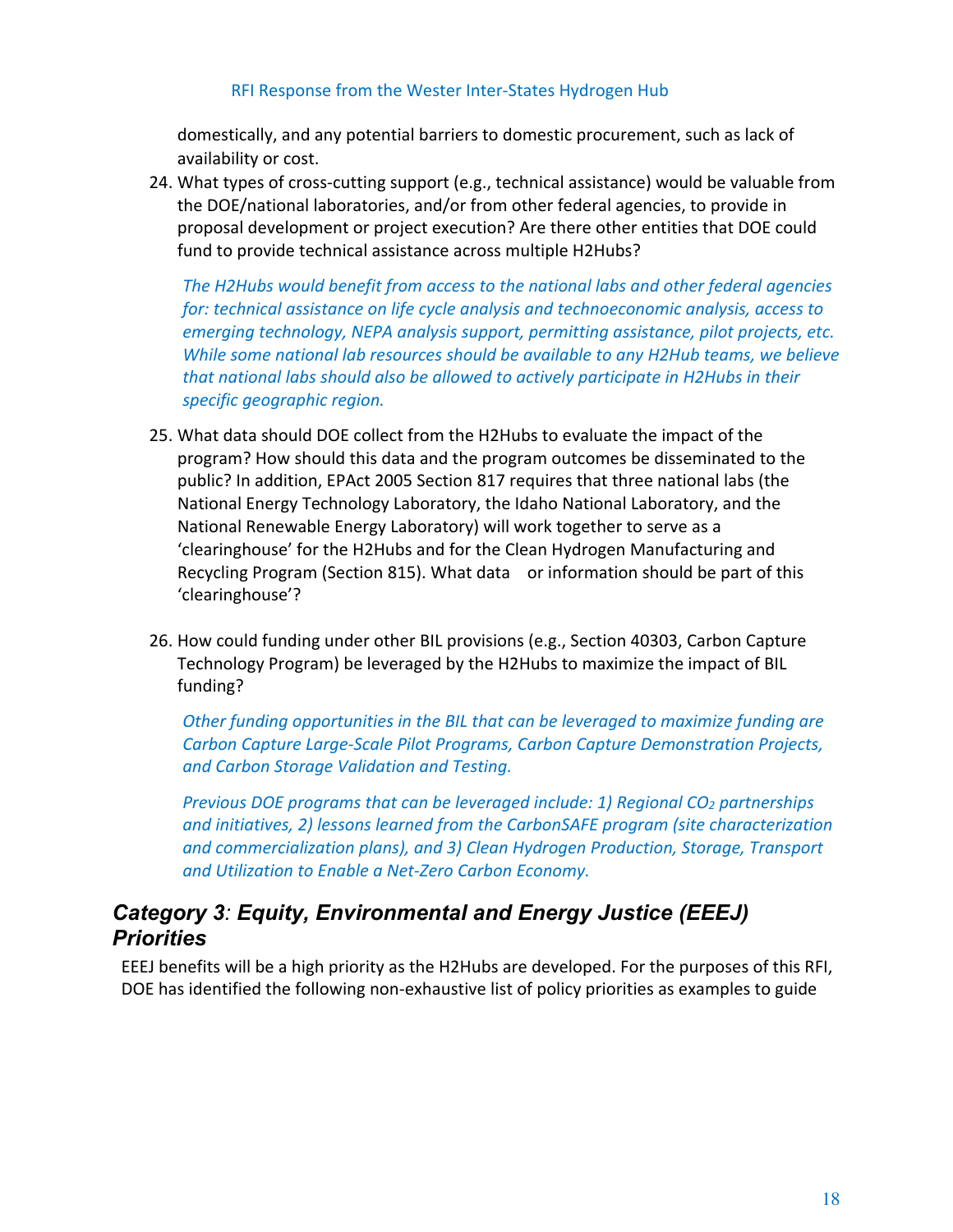DOE's implementation of Justice40<sup>29</sup> in DACs: (1) decrease energy burden;<sup>30 31 32 133 34</sup> (2) decrease environmental exposure and burdens;<sup>33</sup> (3) increase access to low-cost capital; (4) increase the clean energy job pipeline and job training for individuals;<sup>34</sup> (5) increase clean energy enterprise creation (e.g., minority-owned or diverse business enterprises); (6) increase energy democracy, including community ownership; (7) increase parity in clean energy technology access and adoption; and (8) increase energy resilience.

27. What strategies, policies, and practices can H2Hubs deploy to support EEEJ goals (e.g., Justice40)? How should these be measured and evaluated for the H2Hubs?

*The solicitation should encourage development of EEEJ / Justice40 plans that are best suited for the region. For example, the Western Inter-States H2Hub is characterized by:*

- *a) High percentage of Native American and Latinx populations in parts of the region*
- *b) Large percentage of tribal lands*
- *c) Large percentage of rural land*
- *d) A high percentage of potentially-displaced fossil fuel workers and energy transition communities.*

*We encourage the exemption of EEEJ engagement activities from the requirement for mandatory cost-share.*

- 28. What EEEJ concerns or priorities are most relevant for the H2Hubs?
- 29. What measures should H2Hub project developers take to ensure that harm to communities with environmental justice concerns, including local pollution, are mitigated?
- 30. How can H2Hubs ensure community-based stakeholders/organizations are engaged and included in the planning, decision-making, and implementation processes (e.g., including community-based organizations on the project team)?
- 31. How can DOE support meaningful and sustained engagement with H2Hub relevant disadvantaged communities?

<sup>&</sup>lt;sup>29</sup> The Justice40 Initiative states that  $40\%$  of the overall benefits of certain federal investments will flow to DACs, and that projects will have minimal negative impacts on communities with environmental justice concerns. The Justice40 Interim Guidance defines benefits as direct and indirect investments (and program outcomes) that positively impact disadvantaged communities and provides examples (Page 4): https://www.whitehouse.gov/wpcontent/uploads/2021/07/M-21-28.pdf

<sup>&</sup>lt;sup>30</sup> The Initiative for Energy Justice https://iejusa.org/glossary-and-appendix/#glossary\_of\_terms

<sup>&</sup>lt;sup>31</sup> DOE's LEAD tool illustrates energy burden in U.S. https://www.energy.gov/eere/slsc/maps/lead-tool

 $32$  Drehobl, A., Ross, L., and Ayala, R. 2020. How High are Household Energy Burdens? Washington, DC: ACEEE.

<sup>33</sup> Tessum, C., et al., 2019. Inequity in consumption of goods and services adds to racial–ethnic disparities in air pollution exposure. Proceedings of the National Academy of Sciences.

<sup>34</sup> DOE's US Energy & Employment Jobs Report (USEER), https://www.energy.gov/us-energy-employment-jobsreport-useer; Department of Labor, Civilian Labor Force by Sex, https://www.dol.gov/agencies/wb/data/facts- overtime/women-in-the-labor-force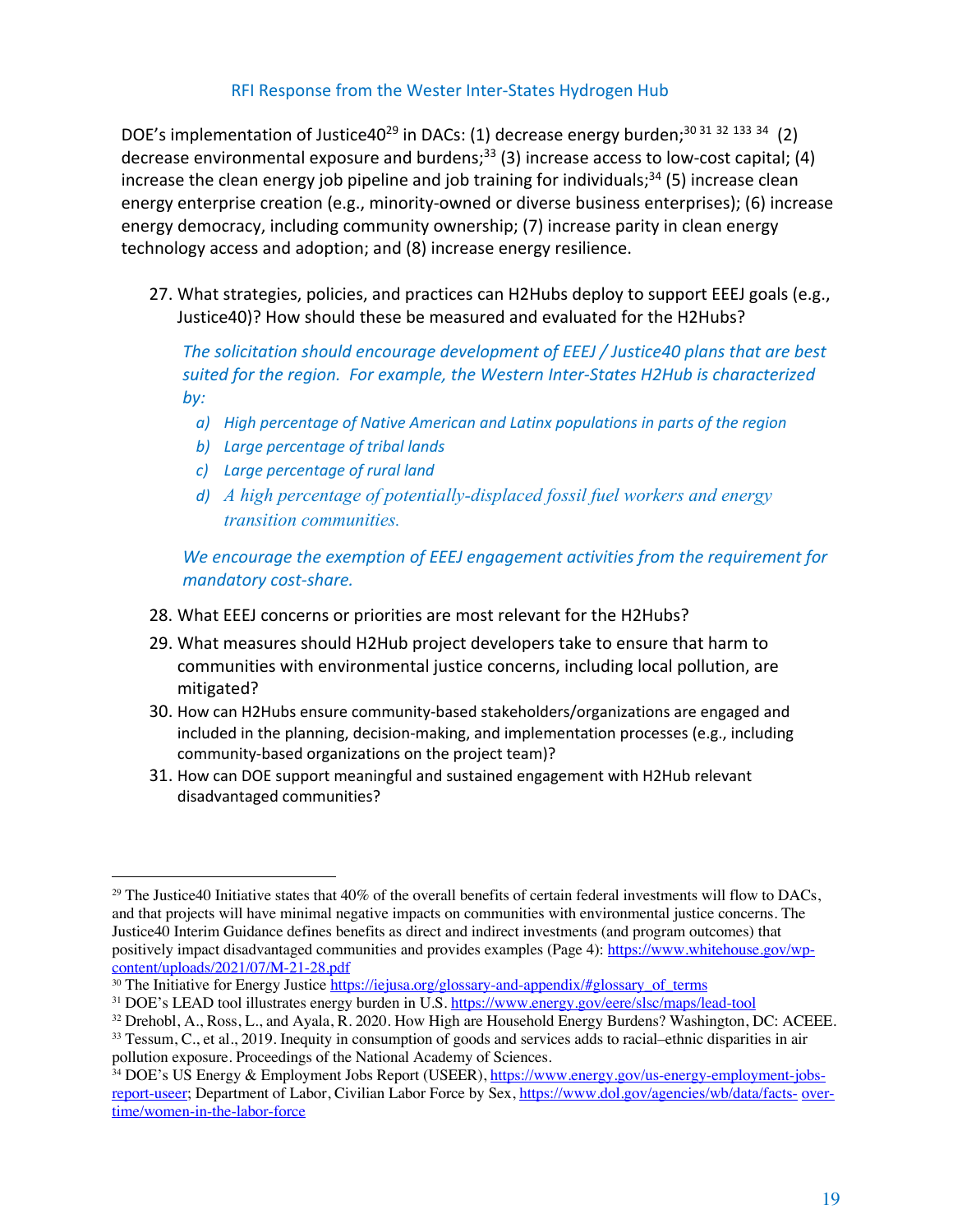# *Category 4: Market Adoption and Sustainability of Hubs*

32. What mechanisms (e.g., tax/other incentives, offtake structures, prizes, competitions, alternative ownership structures for hydrogen production bundling demand, contracts for difference, etc.) would be valuable to incentivize market-based supply and demand?

#### *Addressed in Question #22*

- 33. What role/actions can DOE take to support reliable supply and demand for potential hydrogen producers and customers?
- 34. If DOE asks for a market analysis as part of the application process, what should the analysis include so that DOE can be confident that a proposed project will be successful?

*In markets where hydrogen is competing directly with natural gas, hydrogen is expected to generally carry a higher cost on an energy basis, unless hydrogen allows for operational efficiencies sufficient to overcome the cost differential. The adoption of a carbon tax would help to address price disparity, but the US has not adopted a carbon tax and adoption in the near future appears unlikely. However, many companies have now adopted the use of internal carbon accounting in their decision-making and more are expected to adopt a similar approach in order to meet their corporate carbon goals. In essence, the internal cost of carbon for a company is baked into any offtake agreement. The implementation of a Hydrogen Production Tax Credit would help to bridge the gap between production cost and what the markets are able/willing to pay. The analysis should also take into account state regulatory requirements for GHG emissions reductions which may drive market demand for clean hydrogen.*

35. What can DOE provide/do that would be helpful to a project to facilitate its collaborations with potential financing partners?

*We encourage streamlined access to the DOE Loan Program for large capital projects.*

36. How can DOE support the H2Hubs in working together to increase competitiveness and scale?

*We recommend an annual H2Hubs Summit, similar to the ARPA-E Summit. This would help to build the H2Hubs "community".*

37. Which regional and site-specific metrics should DOE track to estimate the impact of hydrogen production on regional water availability?

We reiterate the value of the requirement for rigorous life cycle analysis (LCA) of projects. Although water is often included in LCA, we recommend that it be mandatory. LCA tools often look at water on a regional level, but there is a potential to create local water scarcity; we therefore suggest assessing impacts of water consumption using the "available water remaining" (AWARE) method to assess the water scarcity footprint of a project.

*38.* Other than greenhouse gas emissions, what sustainability metrics should DOE include in evaluating the hubs (e.g., impact on regional water resources, availability of decarbonized electricity production resources, climate risk impacts on the resilience of